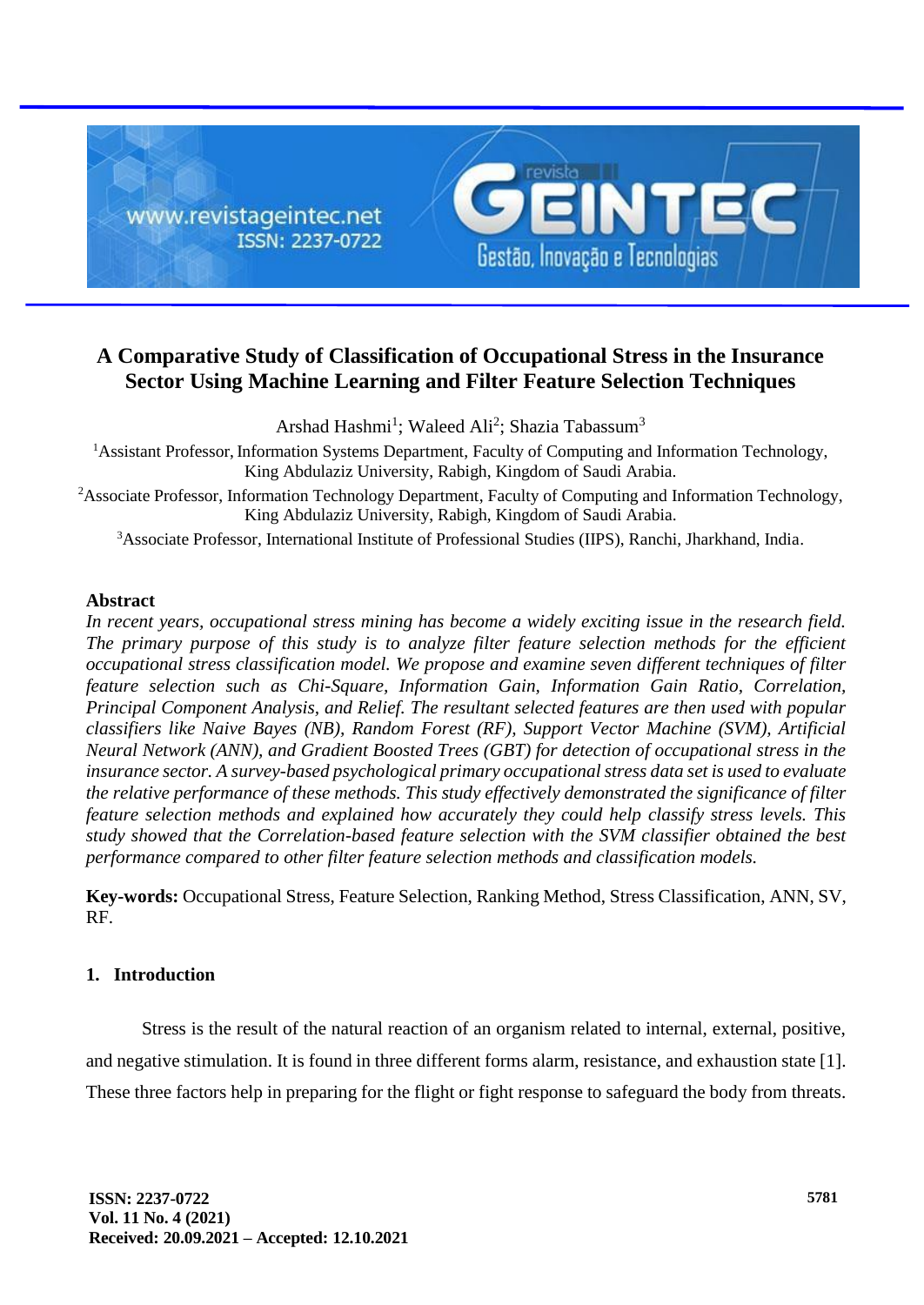Occupational stress [2] results from a mismatch between the demands and working ability of the people. Chronic stress leads to several health issues such as cardiovascular diseases and musculoskeletal disorders, resulting in a drop in job performance [3].

The detection and monitoring of occupational stress in the early stage can reduce health problems and enhance job performance. On the other hand, by recognizing a moderate level of stress appropriate working state can be maintained. Therefore, detecting different levels of stress is meaningful. Stress at work arises from several factors; this includes long work hours, work overload, deadline pressure, high responsibility, lack of training, conflicts, job insecurity, poor physical work conditions, and rotating shift work [4]. Numerous detection approaches have been proposed to identify occupational stress, but very few specifically relate to filter feature selection methods. Most of the existing studies [5, 6, 7, 8, 16, 17, 18, 19, 20, 21, 22] used regression techniques to predict stress. Therefore, effective stress detection and classification modelling technique is required for evaluating the stress of insurance sector personal with reasonable accuracy.

This present paper proposed novel stress classification models using different popular classifiers based on filter feature selection methods. The feature ranking techniques are employed to estimate the relative importance of each feature and assign it a corresponding weight.

The rest structure of the article is organized as follows. Section 2 briefly introduces the existing approaches related to the prediction of stress. Section 3 describes feature selection details used for stress detection. Section 4 presents details of classifiers used along with the feature selection methods. The proposed model is presented in Section 5. Section 6 contains the analysis and discussion of experimental results. Section 7 reports the overall comparison and discussion. Finally, section 8 encloses the conclusion and future work.

# **2. Related Work**

Various studies are carried out to study occupational stress and its related factors, as shown in Table-1. Authors employed regression techniques to detect and analyze stress in most studies [5, 6, 7, 8, 16, 18, 19, 20, 21, 22]. In [5], analysis of variance, including classification and regression tree (CART), has been applied for measurement and modeling of Job Stress. To explore the Effective Factors on Job Stress [6] have applied correlation coefficient test and progressive multivariate regression. In [7], to analyze the occupational stress associated parameters, logistic regression was employed. In [8], ordinary least squares regression is used for identifying stress correlation. Further to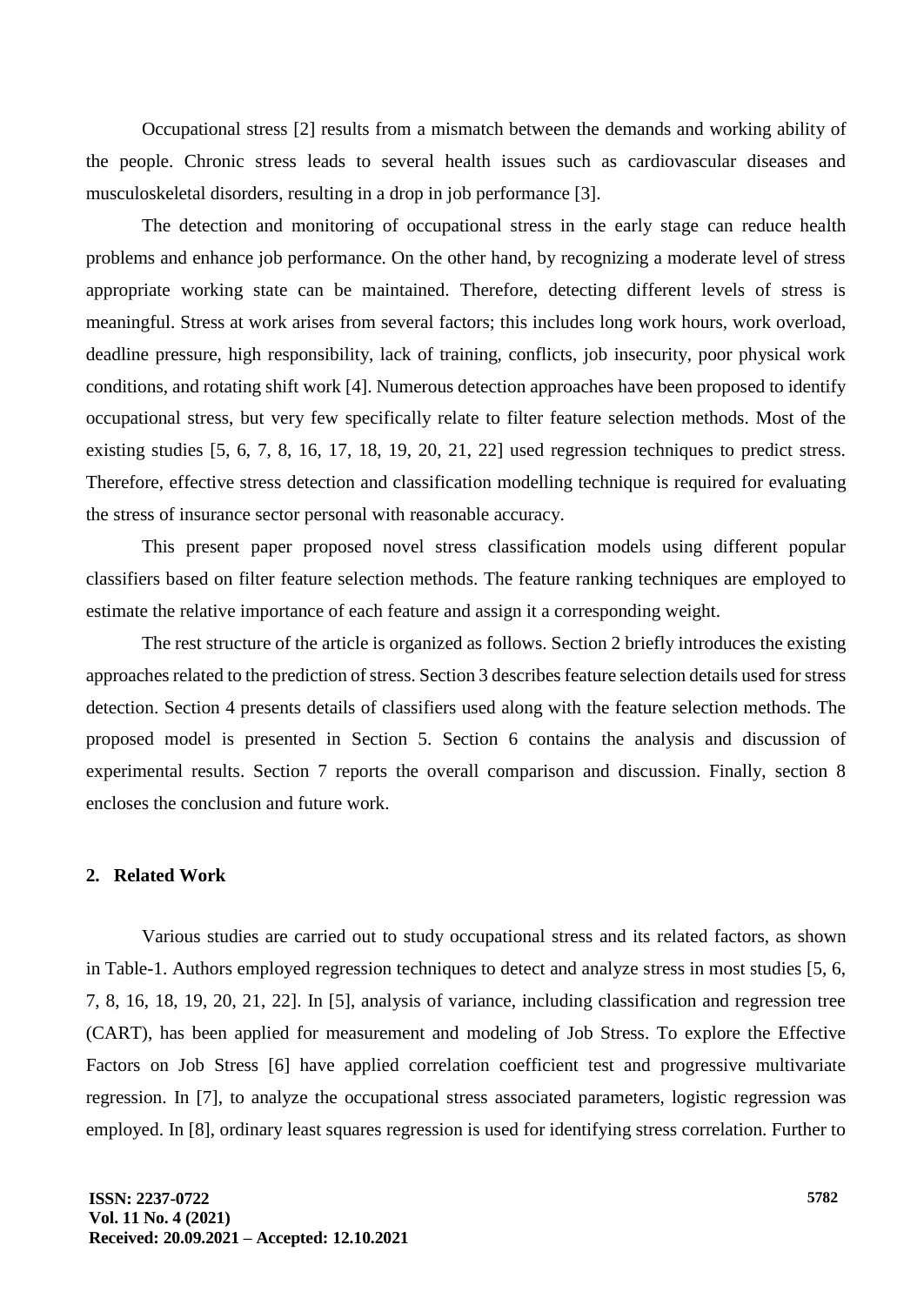the model, the job stress of crane operator regression techniques employed and so on. As shown in Table-1, in most studies, prediction modeling is done using regression techniques. Further, it can also be seen, from Table-1, feature selection techniques have been employed only in very few studies [10, 11] to find the best subset of significant features in recognizing the appropriate features. In order to resolve this problem, machine-learning techniques have been used along with the feature selection methods to discriminate the stress and no stress employee In this study; we will perform a comparative analysis based on seven filter feature selection methods and then performed stress detection modeling using SVM, RF, ANN, NB, and GBDT.

### **3. Feature Selection**

In recent years, in many real-world applications, feature selection and ranking became an active research field and successfully applied with ML techniques [4, 16]. Feature selection is a pre-processing approach to find the subset of the most significant features from the original data in the modeling to manage dimensionality issues. In this strategy, relevant features are considered while irrelevant and redundant are not taken care of. Feature selection algorithms are broadly classified into filters and wrappers depending on the relationship with the learning technique [17]. The filter method extracts features from the data without considering the classifier. In the filter method, feature importance is evaluated by scoring attributes using statistical procedures. It assesses the rank of every individual feature with no consideration of the interrelationship between features. Its main goal is to assign a numerical score to each feature in order to indicate the importance of the feature for classification it may assign higher values for a relevant feature and small values for insignificant ones. We have used the top-k method counts to manage relevant features. As a result, learning performance and classification accuracy are enhanced to some extent. The proposed filter feature selection techniques are briefly described in the following sections.

### **3.1. Information Gain (IG)**

It provides the relevance of the attributes using the concept of entropy. Entropy is a measure of randomness. The most negligible value of entropy is better for classification, and it ranges from zero to one. The IG used the ID3 algorithm as the backbone to assign weights to them accordingly.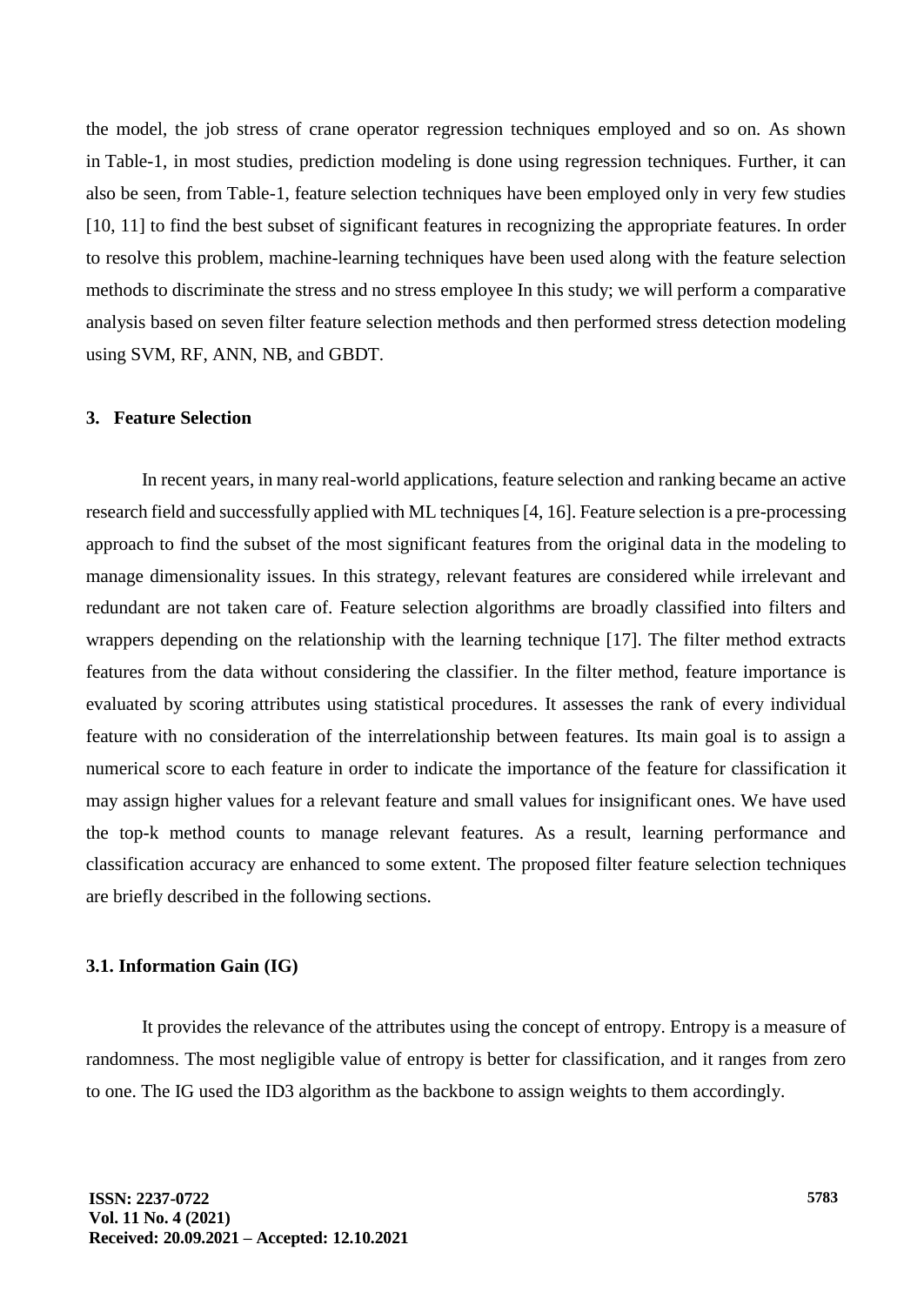#### **3.2. Information Gain Ratio (IGR)**

It is the enhanced format of IG to compensate for its bias. It biases against considering attributes with a large number of distinct values. Although, Information Gain is often a good measure to determine the degree of importance of a feature**.** 

### **3.3. Correlation (CR)**

The correlation approach assesses how well an individual feature contributes to the separation of class. CR value lies between -1 and +1. A higher correlation value is considered better for discriminating the features for classification.

#### **3.4. Chi-Squared Statistic (X2)**

It computes the weight of individual features and assigns a ranking score. The relevance of feature is based on the highest ranking. Its value is given by

$$
X2 = \sum [(OF - EF)2/EF \tag{1}
$$

X2 is the chi-square statistic, OF is the observed frequency, and EF is the expected frequency.

#### **3.5. Principal Component Analysis (PCA)**

The PCA generates attribute weights of the given an example set employing a covariance matrix. The higher the importance of an attribute, the more relevant it is considered [23].

#### **3.6. Relief Method**

The relief method employed sampling technique to find the relevant feature and then compared the value of the recent feature for the nearby instance of the similar and a dissimilar class. It depends on the nearest neighbors. It picks the feature that is the most differentiable among the various classes [24] based on highest relevant scores.

### **3.7. Gini Index (GI)**

It is used to quantify the distribution of the feature concerning classes. The impeccability introduces the separation level of a feature to recognize the potential classes [25]. For a feature, the GI is determined by the condition.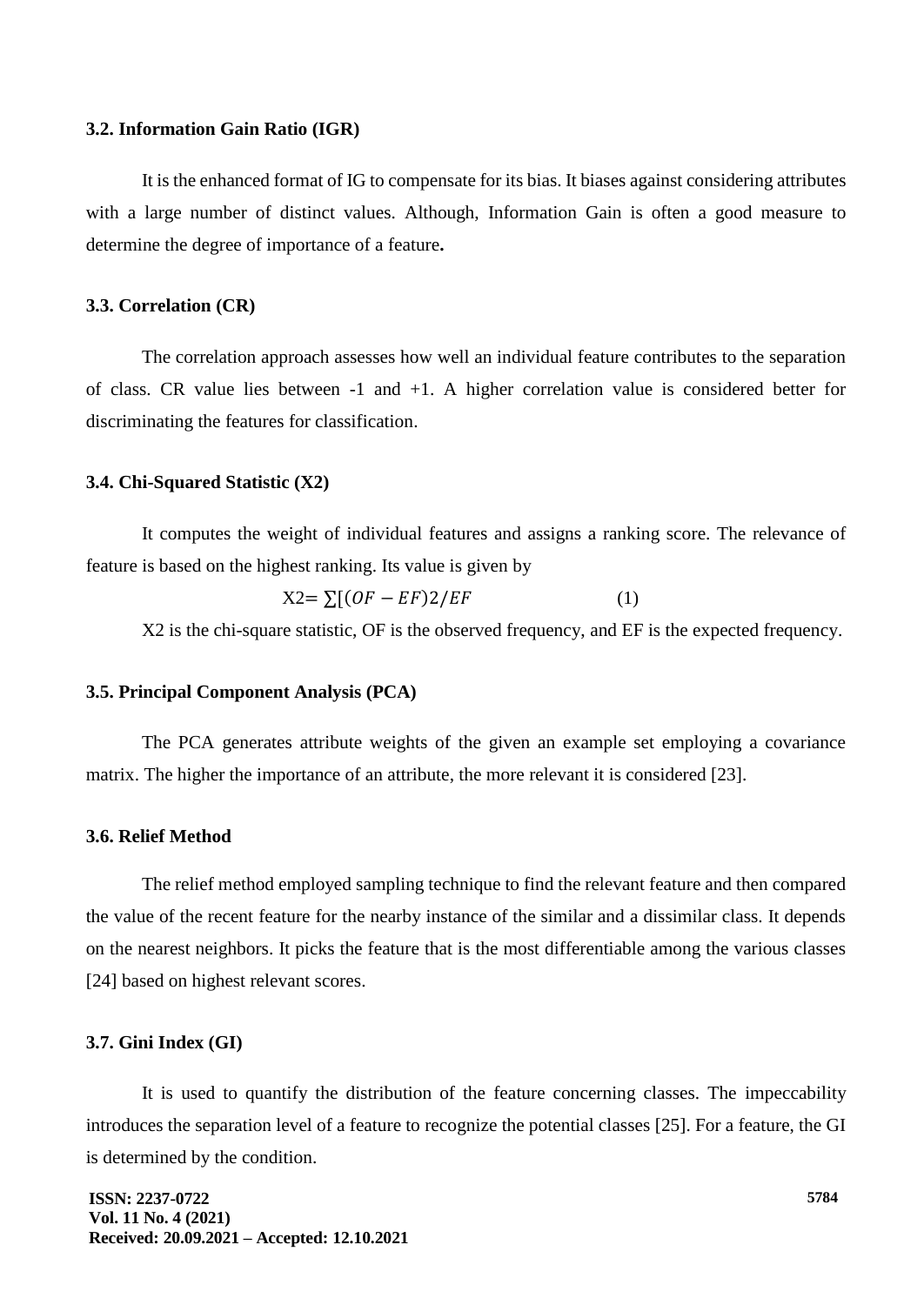$$
GI(t_i) = \sum_{j=1}^{m} p(\text{ti}|C_j)^2 p(C_j|\text{ti})^2
$$
 (2)

Where m is the number of classes,  $p(\text{ti}|C)$  is the term ti probability of the given class Cj,  $p(C_j|t)$  is the class Cj probability of the given the term ti.

| <b>Approach</b>                                                                                                                                                                        | <b>Machine Learning</b><br><b>Techniques</b> |
|----------------------------------------------------------------------------------------------------------------------------------------------------------------------------------------|----------------------------------------------|
| Intelligent modeling of job stress of electric overhead traveling crane<br>operators[5]                                                                                                | <b>CART</b>                                  |
| Effective Factors on Job Stress from Experts' Perception; a Case Study in<br>Iranian Agriculture Engineering Organization[6]                                                           | Multivariate<br>regression                   |
| An efficient evaluation of prevalence and associated parameters of<br>occupational stress [7]                                                                                          | <b>Logistic Regression</b>                   |
| Intelligent comparison for associating correlates of stress [8]                                                                                                                        | <b>OLS</b> Regression                        |
| An intelligent stress-detection system[9]                                                                                                                                              | <b>Fuzzy Logic</b>                           |
| Evaluating feature selection for stress identification[10]<br>Linear<br><b>Discriminant Function-- LDF</b>                                                                             | LDF, Induction tree,<br>SVM, NB and KNN      |
| Assessing Job stress using response surface data mining[11]                                                                                                                            | <b>Response Surface</b><br>Methodology       |
| Automated stress evaluation based on EEG signal[12]                                                                                                                                    | ANN, SVM, LDA,                               |
| Intelligent techniques for Stress Recognition in Reading[13]                                                                                                                           | ANN, GAs, SVM                                |
| ANN based occupational stress modeling[14]                                                                                                                                             | <b>ANN</b>                                   |
| Occupational stress Prediction modeling on generic basis[15]                                                                                                                           | <b>Bayesian Networks</b>                     |
| Measurement and modeling of job stress of electric overhead traveling<br>crane operators [16]                                                                                          | Regression                                   |
| Occupational stress and job demand, control and support factors among<br>construction project consultants [17]                                                                         | Regression                                   |
| Predicting Occupational Stress for Women Working in the Bank with<br>Assessment of Their Organizational Commitment and Personality<br><b>Type.</b> [18]                                | Regression                                   |
| An investigation on occupational stress of the operating room staffs in<br>hospitals affiliated to Isfahan University of Medical Sciences and its<br>association with some factors[19] | Regression                                   |
| The impact of role stress fit and self-esteem on the job attitudes of IT<br>professionals[20]                                                                                          | Regression                                   |
| Job stress and coping strategies in health care professionals working with<br>cancer patients[21]                                                                                      | Regression                                   |

Table 1 - Summary of Existing Work Related to Occupational Stress Prediction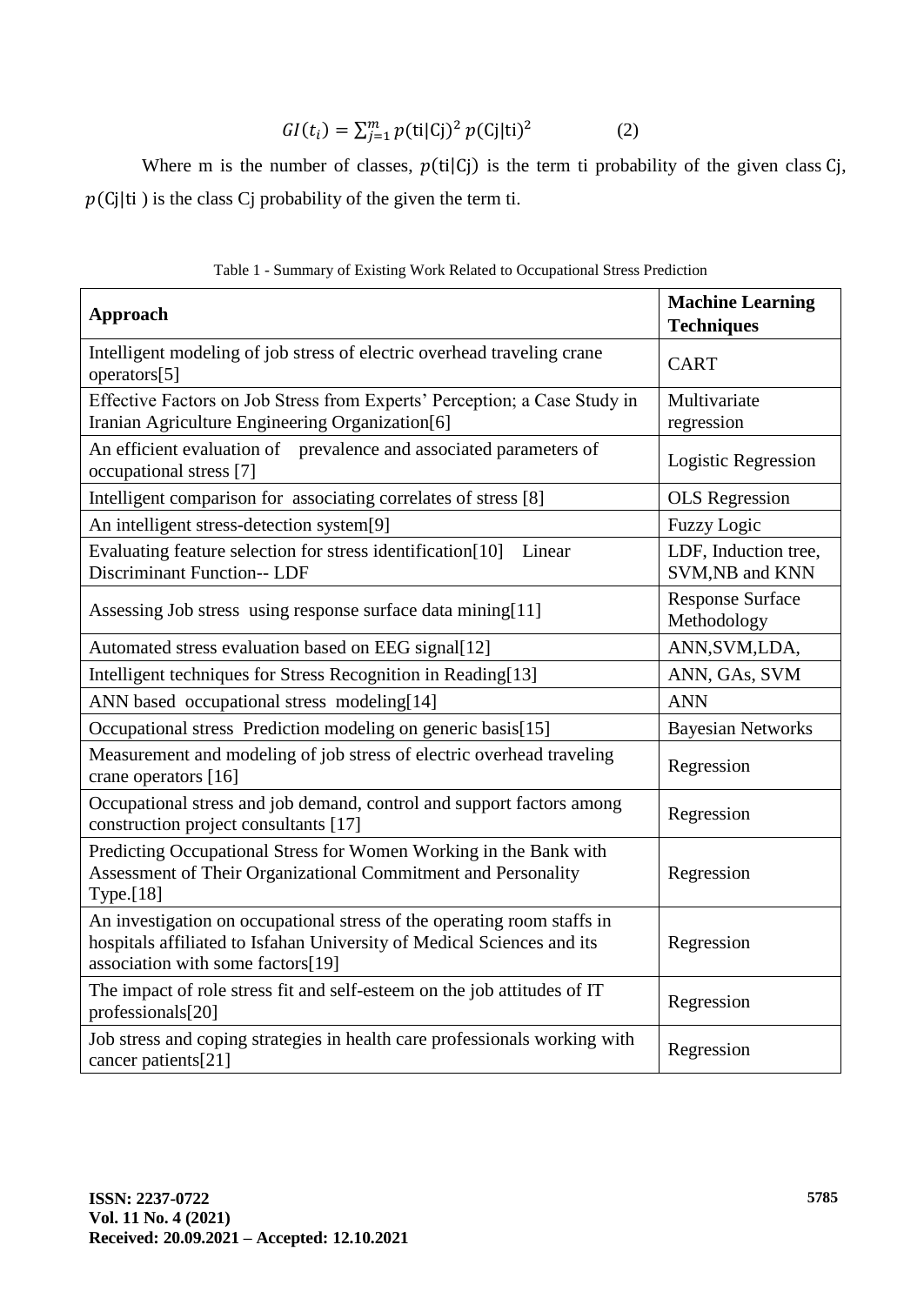

Figure 1 - Framework of the Study

# **4. Classification Algorithms**

The five most popular classification algorithms used in this study are SVM, ANN, NB, Random Forest, and GBDT. Machine-learning techniques work to build classification models in two phases named as training and testing phase. In the training phase, a model is developed from a set of training data with the target outputs, while the testing phase estimates the quality of the trained models from the testing dataset without the expected outcome.

# **4.1. Support Vector Machine (SVM)**

SVM algorithm by means of hyperplane separates the dataset into classes. The test data belong to which class is decided by the hyperplane [26]. Many hyperplanes can exist and based on max-margin between data points the best hyperplane is selected .The dataset nearest to the hyperplane is called a support vector.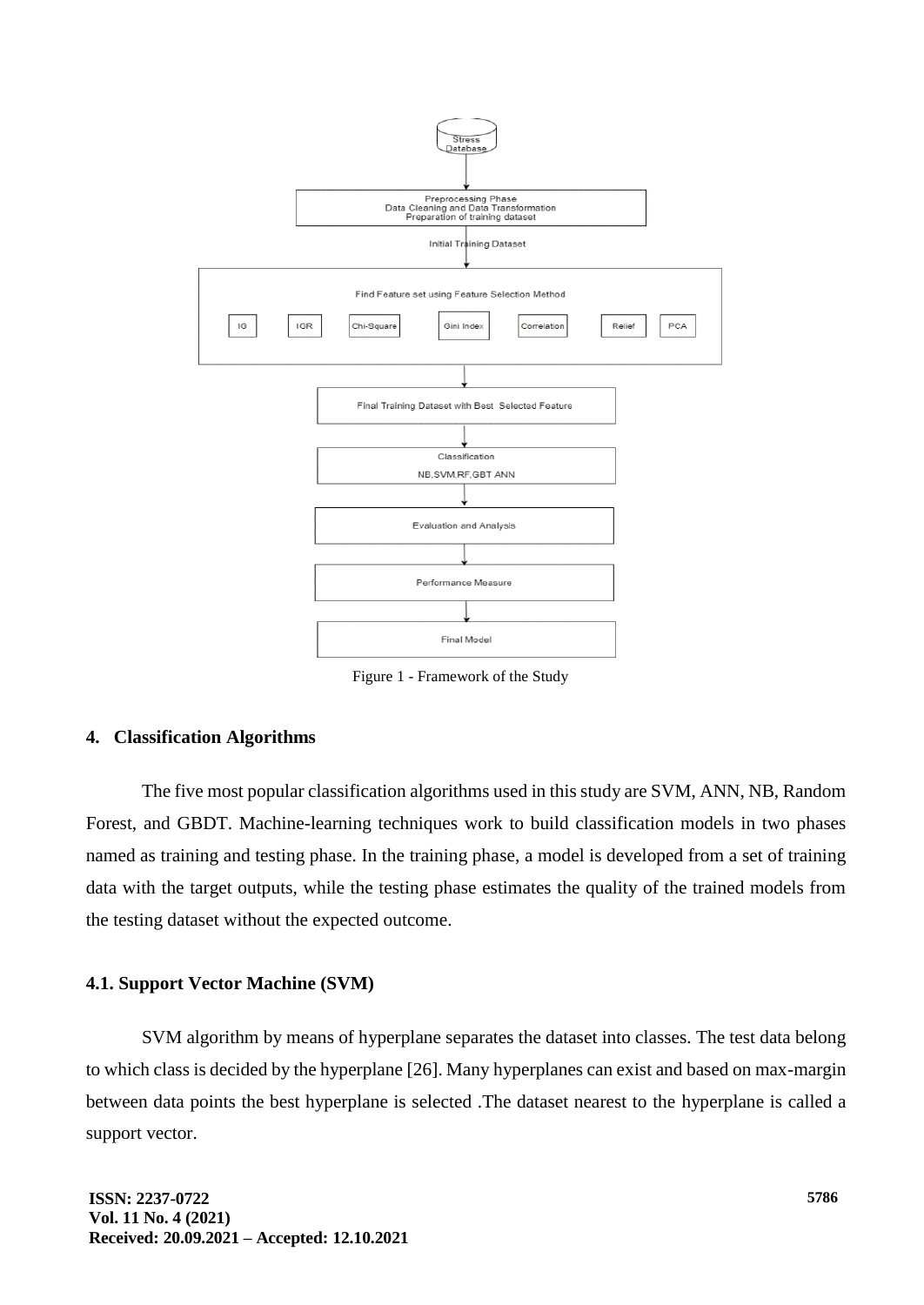Consider a set of training data vectors

$$
xx = \{xx1, xx2, \dots \dots \dots \dots xxnn\}, xxii\in RRdd
$$
 (3)

and a set of corresponding labels

$$
YY = \{yy1, yy2, ..., yynn\}, yyii \in \{1, -1\}
$$
 (4)

To find an ideal hyperplane, SVM maximizes the margin between the separating hyperplane and the closest instance in each class. The hyperplane can be expressed as in Eq.

$$
(z, a) + c = 0 \le Rd, c \in R
$$
 (5)

where the vector z defines the boundary, a is the input vector of dimension d, and c is a scalar threshold.

#### **4.2. Random Forest (RF)**

An ensemble classifier assesses numerous decision trees and totals their outcomes following majority votes [27]. There is two-level randomization in building these models. In the first place, the bootstrap sample is considered the training data, and then each tree is trained on it. After that, recursive iteration is performed in the next phase to construct a decision tree, and a random selection of feature subset is utilized for further evaluation. In this exploration, we developed and assessed Random Forest (RF) with ten trees. Trees and the results included in Random Forest are based on the majority of accurate output.

# **4.3. ANN**

ANN is the most popular classifier based on the simulation of biological neurons. The neurons create the network. The central processing portion of the neuron is the nucleus. The cell receives an input signal employing Dendrites. This input signal is processed by Soma. An axon terminal turns the processed inputs into outputs. The electrochemical contact between the neurons is Synapses, which can enhance or decrease connection strength from neuron to neuron. The ANN architecture consists of input, hidden, and output layers [28]. The hidden layer is responsible for mapping the input layer information with the output layer. The ANN classifier after training can separates the data into stress and no stress category. Backpropagation algorithm is employed for training and the activation function sigmoid is used during the processing. Multilayer Perceptron Model is used to map the set of input data onto a set of suitable output MLP utilizes backpropagation for training the network. The backpropagation algorithm consists of two phases: propagation and weight update. In this line, the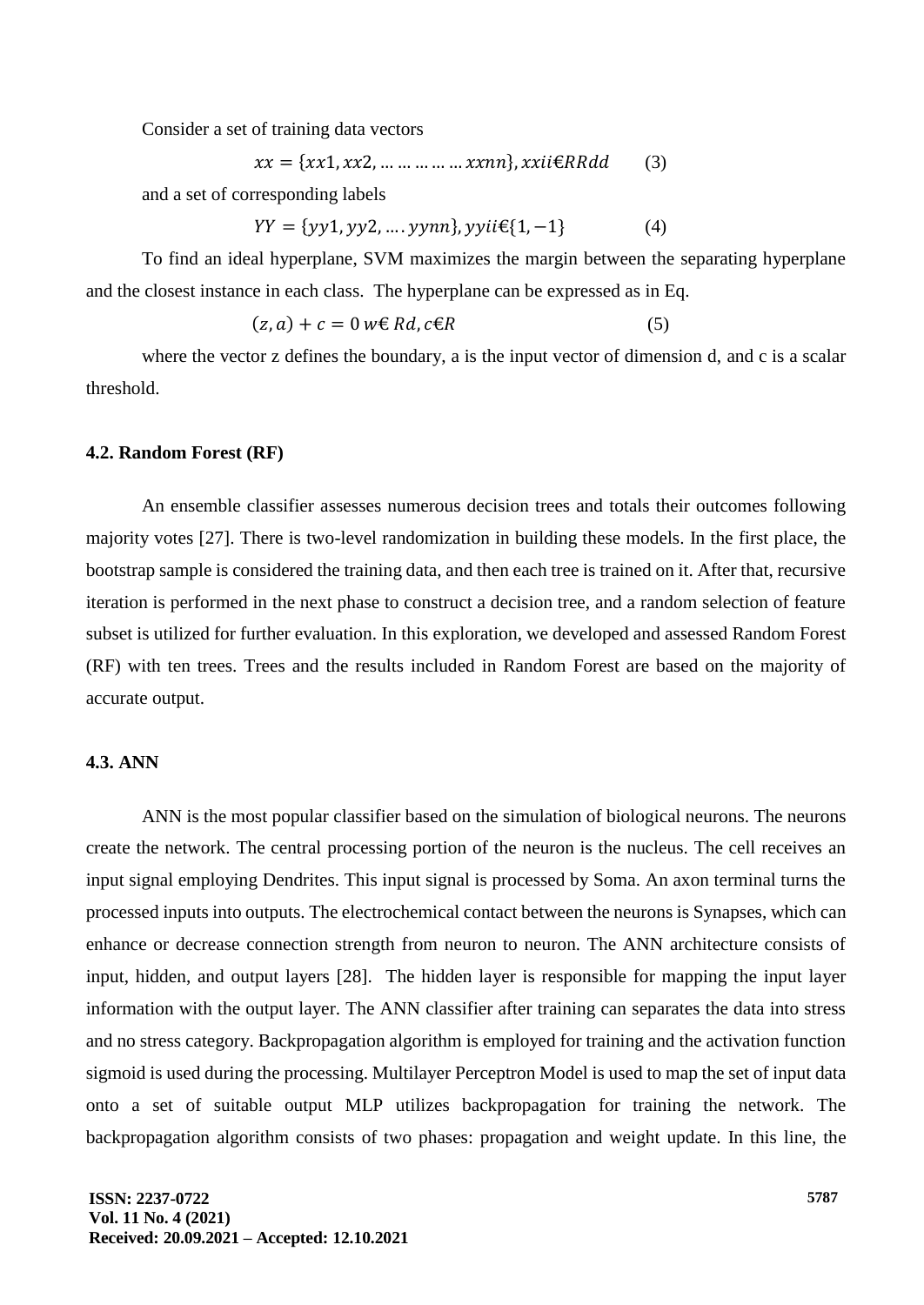correct answer is compared with the output values to compute some predefined error function value. Finally, the network receives the error as fed back. The weights are updated based on the learning rate of the backpropagation algorithm. This process repeated until the error rate converges and the network has learned a specific target function.

### **4.4. The Naive Bayes (NB)**

NB classifier assumes that a specific feature in a class is unrelated to any other feature. NB is a high-bias and low-variance classifier. The beauty is that it can build a model even with a smaller data set. It is computationally inexpensive and based on the Bayesian theorem. The NB employs Gaussian probability densities for modeling purpose.

### **4.5. Gradient Boosted Decision Trees (GBDT)**

This algorithm produces a predictive model in the form of an ensemble by integrating the predictions from multiple decision trees using a boosting approach [29]. The ensemble came into existence in the several stage by gradient descent in function space.

# **5. The Proposed Intelligent Occupational Stress Detection Model**

The framework in **Figure 1** represents the steps from data collection to final model creation. We collect a database from north region of LIC and ICICI using questionnaire and then perform the data cleaning and transformation to make the dataset more consistent. We propose applying seven feature selection methods with the stress dataset. Each feature selection method will select appropriate features that can contribute to enhancing the performance of classification techniques. This study uses five classification methods to classify the stress and no-stress employee from the dataset. The NB, SVM, RF, GBT and ANN will use the feature selected by each feature selection method to classify the stress and no-stress employee. Finally, the performances of classification models will be discussed and analysed.

# **5.1. Phase of Data Collection**

We collected the dataset from 600 working professionals from the LIC and ICICI insurance sector from the northern sector of India by using the questionnaire through online mode and prepare a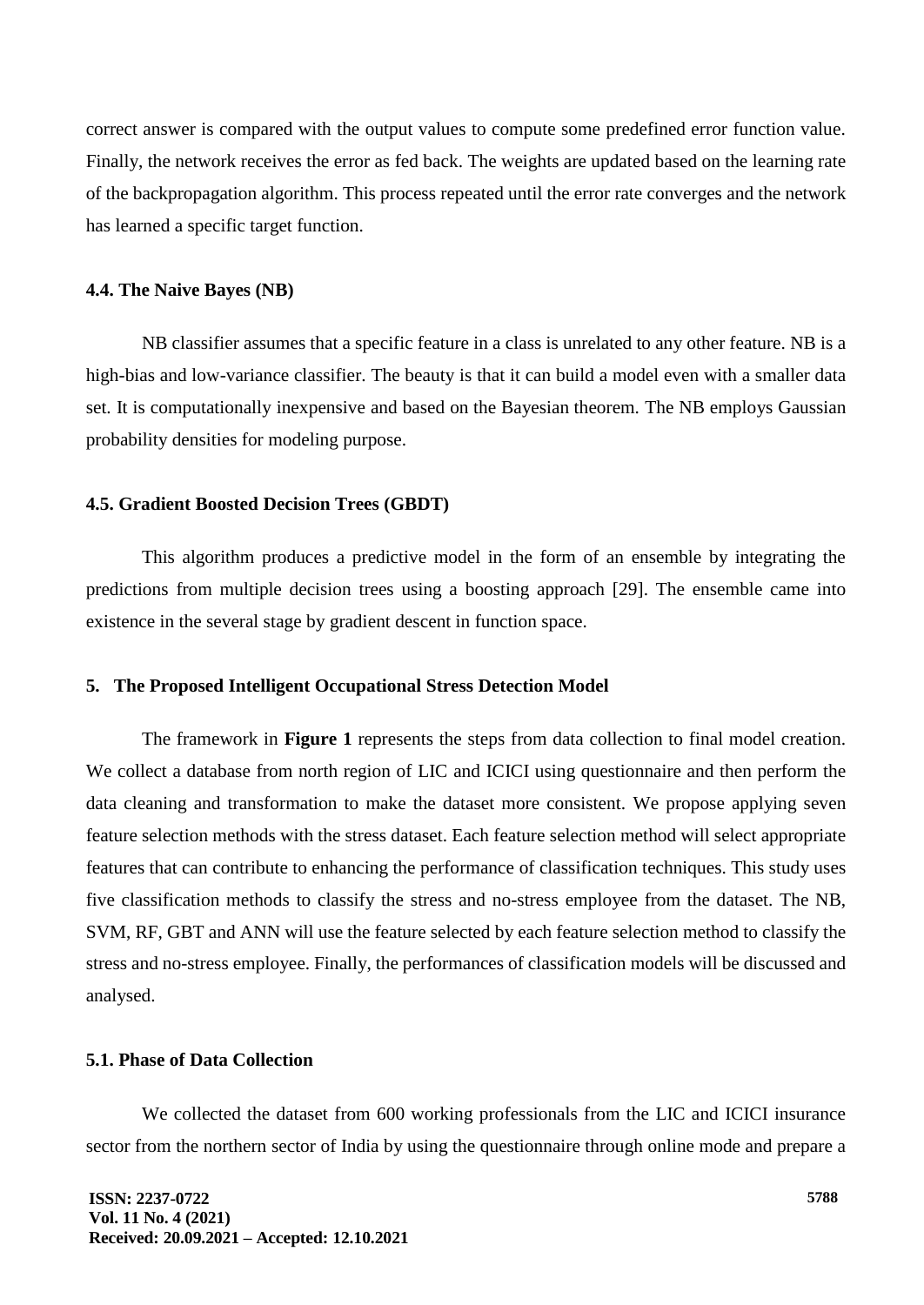database. The dataset comprises 56 features divided into 9 demographic features and 46 categorical features in addition to one class feature. Demographic features include Gender, Age, Education, Management, Experience, Spouse, Religion, City, and Company. There are 12 variables related to relevant components that are the root cause of stress in employees. This questionnaire has 46 statements to measure the 12 types of variables used in the study. These variables are Role Overload (RO), Role Ambiguity (RA), Role Conflict (RC), Unreasonable Group and Political Pressure (UGPP), Responsibility for persons (RP), Under-Participation (UP), Powerlessness (PL), Poor Peer Relations (PPR), Intrinsic Impoverishment (IIM), Low Status(LS), Strenuous Working condition (SWC) and Unprofitability (UPF). The class variable contains two values 1 and 0 for stress and non-stress classification, respectively.

### **5.2. Phase of Preprocessing**

To use the dataset in our proposed model we applied preprocessing techniques. First, we removed some of the records having missing values to clean the data. Then integrated the data. After that performed data transformation i.e., converting categorical variable into numeric. Next, we applied normalization and then used data visualization.

#### **5.3. Phase of Feature Selection**

In the proposed model, after data gathering and pre-processing 5.2 in the first stage, we have applied feature-ranking methods as discussed in section 3.1 to 3.7. The feature ranking algorithms are applied and their parameters are adjusted to obtain the most relevant features from the dataset. In the second stage, 20 features having highest rank were selected for the final experiment as shown in Table 2 and Table 3. The results shown in Table-2 demonstrate that; Stat-7 gets the highest score by four of the algorithms (Chi-Square, Info Gain, Correlation, and Gini Index). The Info GR gives the highest score to Stat-44. The Relief algorithm gives the highest score to Stat-14 and PCA to the City attribute.

### **5.4. Phase of Classifiers Training**

In this section, we have described how we applied different classifiers on the selected features to observe the model's stress detection capability related to stress and no-stress factor. We have used 10 fold cross validation. The classification algorithms used were RF, NB, ANN, SVM, and GBDT. The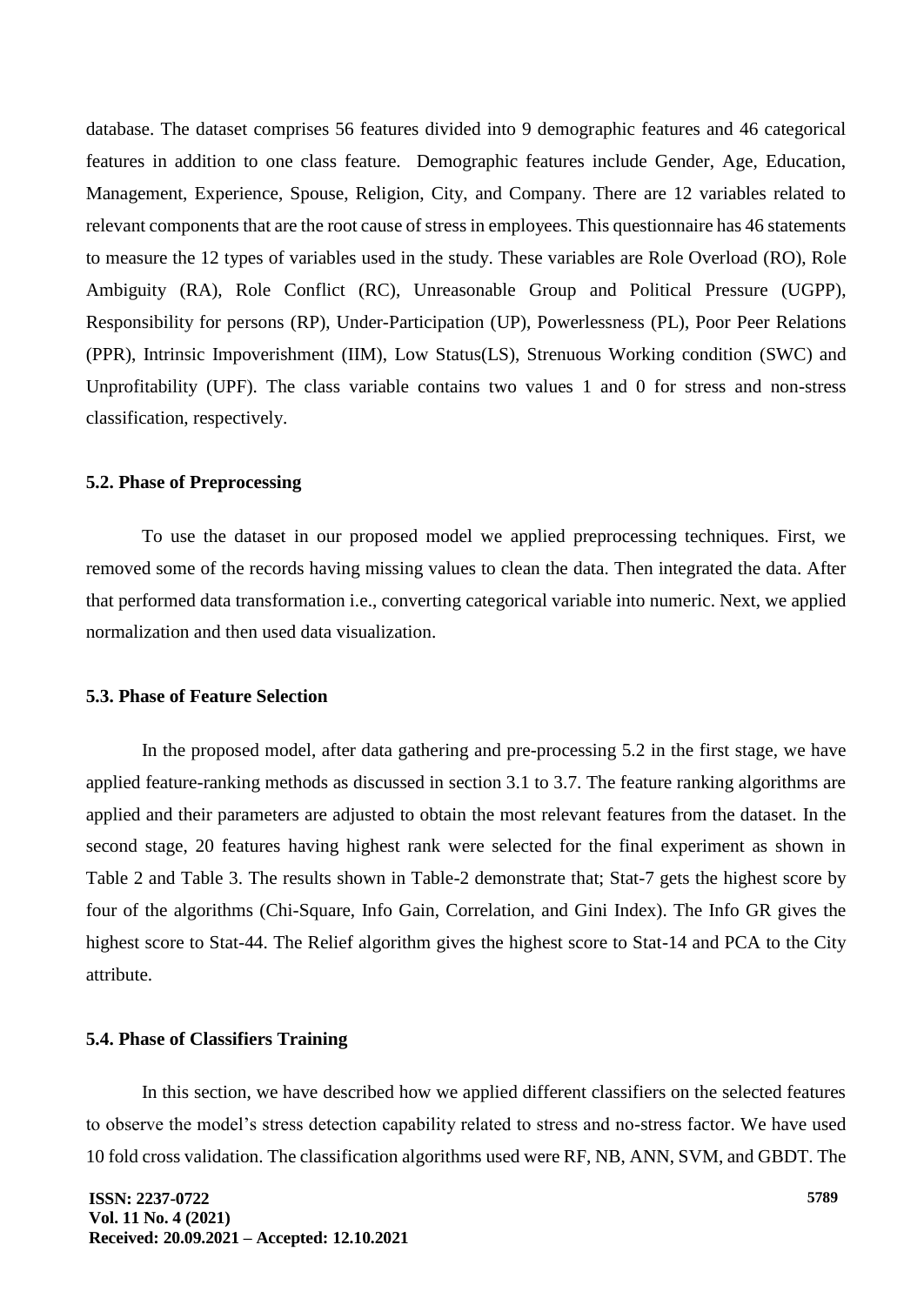feature selection algorithms are applied and their parameters are adjusted with respect to the classification accuracy in the second stage. We have adjusted the parameters of classification algorithms to use the top 10 to 20 significant attribute for the respective classification algorithms to bring the best classification performance. The Parameters setting was employed for each classification algorithm as shown in Table-3. The accuracy, sensitivity, specificity, and AUC values are recorded for each model for visualization.

#### **6. Analysis and Discussion of Results**

In the following sections, we have discussed in brief the training dataset after feature selection and evaluation measures.

### **6.1. Dataset Collection and Preparation**

In the dataset, the target variable is a two-class problem and can be defined as stress and nostress employee. The dataset included the 500 instances of insurance sector after applying preprocessing. We have 360 instances related to males and 240 related to females, and the number of features was 56. The best 20 features were selected using six different filter feature selection methods to prepare the training dataset for final experiment to train and evaluate the proposed stress detection model using five popular classifiers.

# **6.2. Evaluation Measures**

For the experiment, we have used version 15.0.8 of Rapid Miner. In order to train and evaluate the model, we employed a ten-fold cross-validation technique. Further, we have considered the model efficiency using four performance metrics accuracy, sensitivity, specificity, and area under the ROC curve (AUC). The confusion matrix presented in Table-5 can efficiently explain these measures.

TP denotes correctly classified positive samples i.e. stress employee. TN represents correctly classified negative samples i.e. no stress employee, FP denotes incorrectly classified no-stress employee i.e., classifier detecting no stress employee as stress employee and FN denotes incorrectly classified stress employee i.e. classifier detecting employees facing stress as no stress.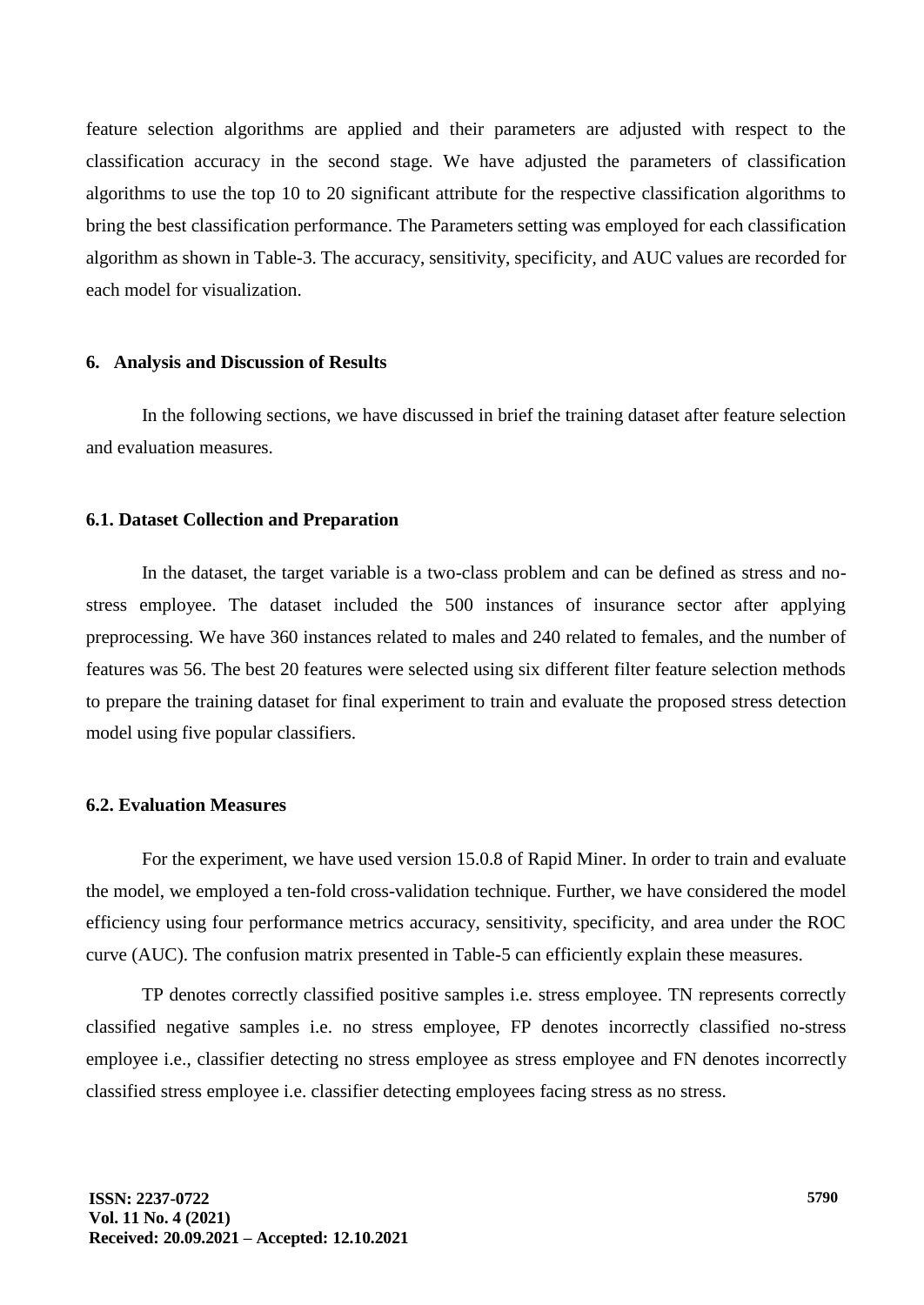| Wt. by Chi Square |       | Wt. by Info Gain |       | Wt. by Info Gain<br>Ratio |       | Wt. by Correlation |       | Wt. by Relief |       | Wt.by Gini Index |       | Wt. by PCA |       |
|-------------------|-------|------------------|-------|---------------------------|-------|--------------------|-------|---------------|-------|------------------|-------|------------|-------|
| Attribute         | Rank  | Attribute        | Rank  | Attribute                 | Rank  | Attribute          | Rank  | Attribute     | Rank  | Attribute        | Rank  | Attribute  | Rank  |
| Stat-7            | 9.643 | Stat-7           | 0.013 | Stat-44                   | 0.048 | Stat-7             | 0.107 | Stat-14       | 0.082 | Stat-7           | 0.009 | City       | 0.784 |
| Stat-31           | 9.194 | Stat-31          | 0.012 | Stat-35                   | 0.029 | Stat-17            | 0.095 | Stat-46       | 0.079 | Stat-31          | 0.008 | Stat-10    | 0.136 |
| Stat-12           | 8.614 | Stat-38          | 0.010 | Stat-7                    | 0.026 | Stat-38            | 0.083 | Stat-34       | 0.076 | Stat-38          | 0.007 | Stat-11    | 0.130 |
| Stat-38           | 7.735 | Stat-34          | 0.008 | Stat-41                   | 0.025 | Stat-42            | 0.081 | Stat-45       | 0.053 | Stat-34          | 0.006 | Stat-24    | 0.115 |
| Stat-2            | 7.337 | Stat-44          | 0.008 | Stat-31                   | 0.023 | Stat-31            | 0.081 | Stat-16       | 0.052 | Stat-44          | 0.005 | Stat-15    | 0.104 |
| Stat-34           | 6.167 | Stat-12          | 0.007 | Stat-6                    | 0.020 | Stat-34            | 0.076 | Stat-17       | 0.051 | Stat-12          | 0.005 | Stat-37    | 0.100 |
| City              | 6.162 | Spouse           | 0.006 | Stat-12                   | 0.017 | Stat-20            | 0.070 | Stat-18       | 0.048 | Spouse           | 0.004 | Stat-46    | 0.094 |
| Stat-44           | 6.067 | Stat-17          | 0.006 | Stat-17                   | 0.017 | Stat-39            | 0.070 | Stat-27       | 0.044 | Stat-17          | 0.004 | Stat-25    | 0.092 |
| Stat-46           | 6.012 | Stat-6           | 0.005 | Spouse                    | 0.016 | Age                | 0.067 | Stat-31       | 0.044 | Stat-6           | 0.004 | Stat-3     | 0.085 |
| Stat-24           | 5.719 | Age              | 0.005 | Stat-1                    | 0.015 | Stat-11            | 0.067 | Stat-42       | 0.040 | Age              | 0.004 | Stat-26    | 0.083 |
| Stat-17           | 5.606 | Stat-43          | 0.005 | Stat-34                   | 0.015 | Stat-44            | 0.066 | Stat-44       | 0.040 | Stat-43          | 0.003 | Stat-36    | 0.082 |
| Stat-41           | 4.962 | Stat-46          | 0.005 | Stat-2                    | 0.014 | Stat-45            | 0.065 | Stat-24       | 0.037 | Stat-46          | 0.003 | Stat-19    | 0.078 |
| Stat-43           | 4.804 | Stat-42          | 0.005 | Stat-42                   | 0.014 | Stat-35            | 0.064 | Stat-41       | 0.037 | Stat-42          | 0.003 | Stat-42    | 0.062 |
| Stat-11           | 4.776 | Stat-39          | 0.005 | Stat-38                   | 0.011 | Stat-46            | 0.061 | Stat-3        | 0.035 | Stat-39          | 0.003 | Stat-8     | 0.061 |
| Stat-3            | 4.731 | Stat-2           | 0.005 | Stat-46                   | 0.010 | <b>Spouse</b>      | 0.059 | Stat-38       | 0.034 | Stat-2           | 0.003 | Stat-44    | 0.056 |
| Stat-42           | 4.549 | Stat-41          | 0.005 | Stat-39                   | 0.009 | Stat-12            | 0.052 | Stat-12       | 0.032 | Stat-41          | 0.003 | Religion   | 0.056 |
| Spouse            | 4.401 | Stat-11          | 0.004 | Stat-16                   | 0.008 | Stat-26            | 0.052 | Stat-8        | 0.029 | Stat-11          | 0.003 | Stat-2     | 0.054 |
| Stat-4            | 4.392 | Stat-36          | 0.004 | Stat-33                   | 0.008 | Stat-21            | 0.051 | Stat-11       | 0.025 | Stat-36          | 0.003 | Stat-34    | 0.054 |
| Stat-29           | 4.323 | Stat-35          | 0.003 | Stat-29                   | 0.007 | Stat-40            | 0.048 | Stat-15       | 0.017 | Stat-24          | 0.002 | Age        | 0.048 |
| Stat-39           | 4.257 | Stat-22          | 0.003 | Stat-43                   | 0.007 | Stat-19            | 0.047 | Stat-2        | 0.015 | Stat-16          | 0.002 | Stat-12    | 0.043 |
| Stat-6            | 4.066 | Stat-23          | 0.003 | Stat-32                   | 0.007 | Gender             | 0.046 | Stat-7        | 0.014 | Stat-35          | 0.002 | Stat-7     | 0.032 |
| Age               | 4.032 | Stat-16          | 0.003 | Stat-24                   | 0.007 | $Stat-30$          | 0.042 | Stat-22       | 0.013 | Stat-29          | 0.002 | Experience | 0.032 |

Table 2 - Scores Obtained by Proposed Feature Selection Methods

Table 3 - Attributes Details Selected by Correlation Feature Selection Method

| <b>Attribute No</b> | <b>Description</b>                                                                                                                 |
|---------------------|------------------------------------------------------------------------------------------------------------------------------------|
| Stat-7              | Working with person whom I like.                                                                                                   |
| Stat-11             | I do my work under tense circumstances.                                                                                            |
| Stat- $17$          | My cooperation is frequently sought in solving the administrative or industrial<br>problem at higher level.                        |
| $Stat-20$           | I get amply opportunity to utilize me abilities and experience independently.                                                      |
| Stat-34             | My higher authorities do not give due significance to my post and work.                                                            |
| Stat-35             | I often feel that this job has made my life cumber some (ungraceful).                                                              |
| Stat-38             | Employees attach due importance to the official instructions and formal<br>working procedures                                      |
| Stat-39             | I am compelled to violate the formal and administrative procedures and<br>policies owing to group/political pressures.             |
| Stat-31             | At the place where I work; my opinion seems to be count                                                                            |
| Stat-41             | There exists sufficient mutual co-operation and team spirit among the<br>employees of the organization/department.                 |
| Stat-42             | My suggestions and co-operations are not sought in solving even those<br>problems for which I am quite competent.                  |
| Stat-44             | I have to do such work as ought to be done by other.                                                                               |
| Stat-45             | It becomes difficult to implement all of a sudden the new dealing procedure<br>and policies in place of those already in practice. |
| Stat-46             | I am unable to carry out my assignment to my satisfaction on account of<br>excessive load of work and lack of time                 |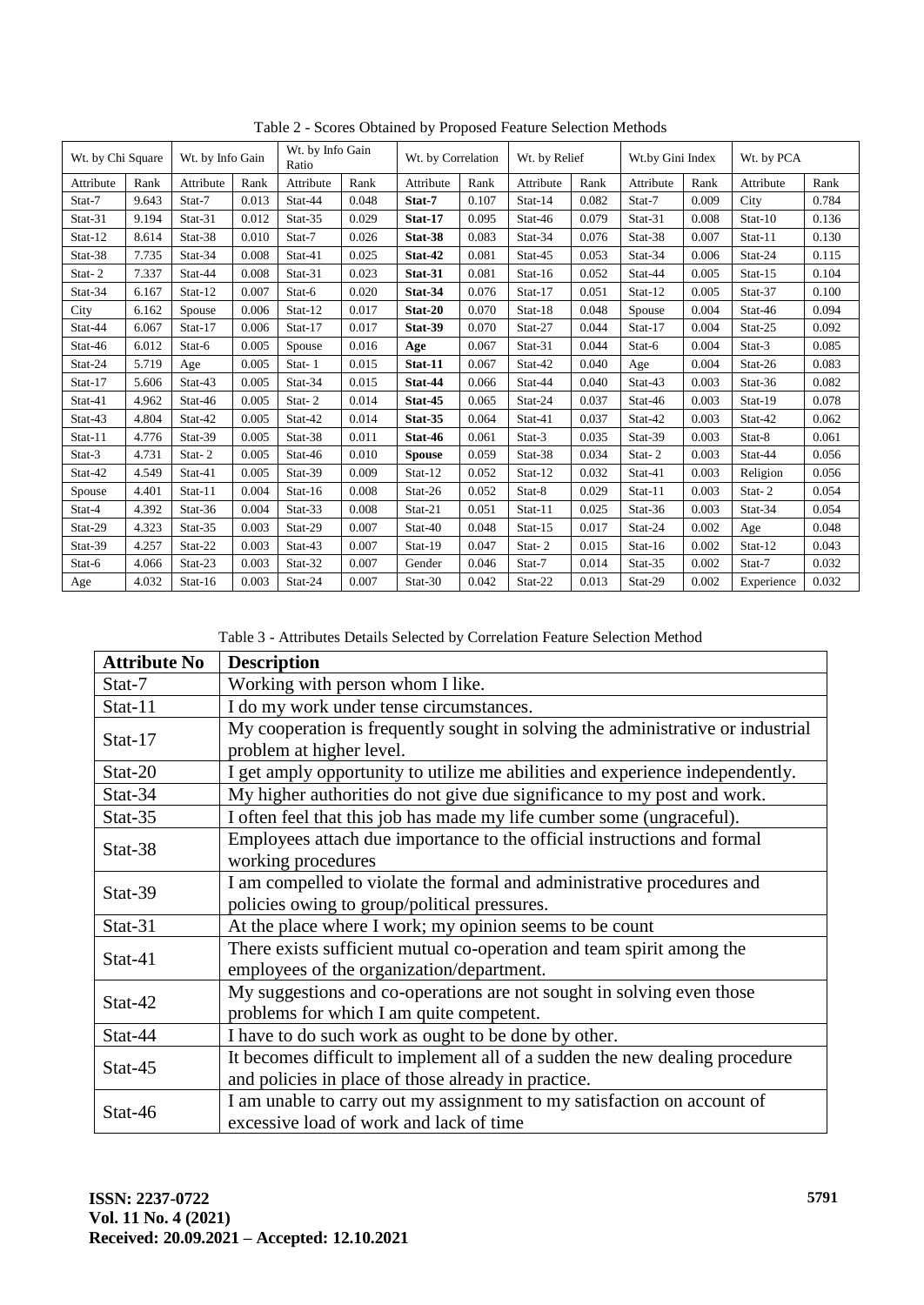Table 4 - Parameter Grid

| <b>Model</b> | <b>Parameter</b>                                                                        |
|--------------|-----------------------------------------------------------------------------------------|
| RF           | No of Trees-100, Dept of Tree-10, Stooping Criteria-Pruning, Voting Strategy-Confidence |
| <b>ANN</b>   | Learning Rate-0.5 Momentum-0.9, No of hidden Layer-1 Activation Function-Sigmoid,       |
|              | Epsilon- $1.00E-04$                                                                     |
| <b>SVM</b>   | Kernal- Neural, c-0.09                                                                  |
| NB           | Laplace Correction, Kernel Density estimation-Full, Bandwidth selection-Fix             |
| <b>GBDT</b>  | No of Trees-100, Maximal Depth-8, Minimum Rows-10                                       |

|                          |                           | <b>Predicted Classification</b> |                           |
|--------------------------|---------------------------|---------------------------------|---------------------------|
|                          |                           | Positive                        | Negative                  |
|                          |                           | <b>Stress Employee</b>          | <b>No Stress Employee</b> |
|                          | Positive                  | <b>True Positive</b>            | <b>False Negative</b>     |
| Actual<br>Classification | <b>Stress Employee</b>    |                                 | FN                        |
|                          | Negative                  | <b>False Positive</b>           | <b>True Negative</b>      |
|                          | <b>No Stress Employee</b> | $(\text{FP})$                   |                           |

Table 5 - Confusion Matrix

The first evaluation measure used in this paper is accuracy. It is the overall correctly detected values of stress employees and no-stress employees concerning all employees.

$$
Accuracy = \frac{TP + TN}{TP + TN + FP + FN} \quad (6)
$$

The second evaluation measure is the sensitivity metrics. It indicates actual stressed employees detected among all working employees. Sensitivity metric is computed using equation

$$
Sensitivity = \frac{TP}{TP+FN} \tag{7}
$$

Specificity specifies the actual non-stress employee (true negatives) that the model can correctly classify. Specificity is computed using the equation

$$
Specificity = \frac{TN}{TN + FP}
$$
 (8)

The last evaluation measure employed in the paper is the Area under the Curve (AUC) [30].

It is a popular method of measuring the suitability of the classifiers to differentiate between stress and no-stress employee. It is used as a summary of the Receiver Operator Characteristics (ROC) curve, which is a two-dimensional diagram. AUC is a trade-off between sensitivity and specificity. If the AUC value is found greater than 0.5, it is considered a good model [31]. We obtained the true positives (stress-employee) and true negatives (non-stress) through this process. Our primary goal in this study was to minimize the false negatives rate i.e., the number of non-stress employees incorrectly identified as stressed employees.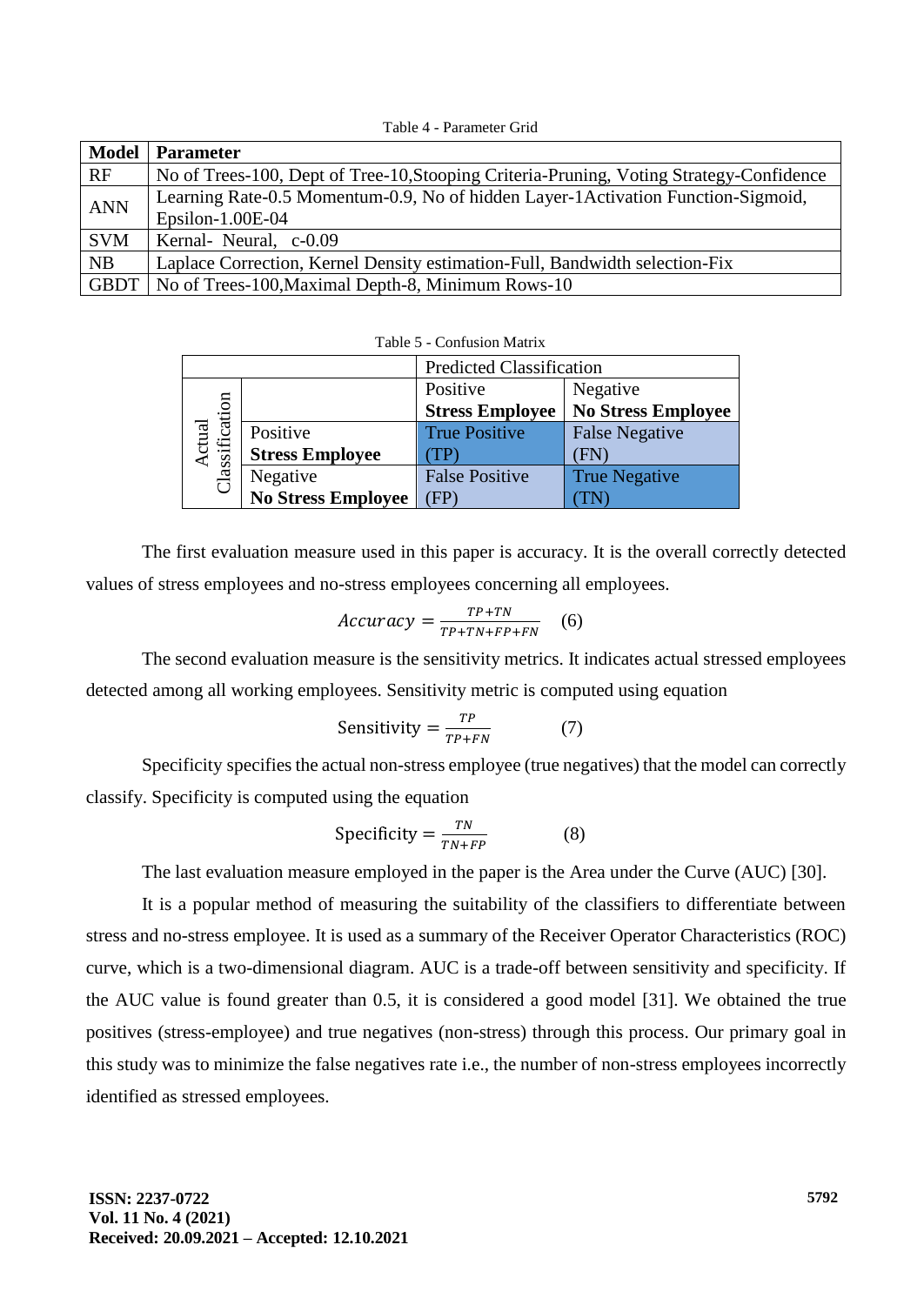#### **6.3. Experimental Results and Discussion**

In this section, the experimental results of five classification models, SVM, ANN, NB, RF, and GBT, using seven different feature selection methods are presented. The five most popular classifiers with filter feature selection methods were trained and compared to find the best model as discussed in section 6.2.

# **6.3.1. Comparison of Popular Machine Learning Classifiers Performance before Feature Selection**

In the following section, we have represented comparative performance of classifiers before feature selection.

| Classifier  | Accuracy | Sensitivity | Specificity | <b>AUC</b> |
|-------------|----------|-------------|-------------|------------|
| RF          | 49.80    | 41.77       | 57.38       | 0.497      |
| NB          | 49.60    | 43.80       | 55.00       | 0.498      |
| <b>GBDT</b> | 50.20    | 62.53       | 38.74       | 0.509      |
| <b>ANN</b>  | 51.00    | 51.63       | 50.35       | 0.523      |
| <b>SVM</b>  | 53.80    | 56.63       | 51.12       | 0.558      |

Table 6 - Classifier Performance before FS

Based on Table-6, the result showed that the performance of SVM on stress dataset outperforms in AUC and accuracy measure achieving highest value compared to other classifier. However the GBDT outperformed in sensitivity while RF in specificity.

Thus it can be concluded that the performance classification of SVM is relatively superior compared to most of the others before feature selection.

# **6.3.2. Comparison of Popular Machine Learning Classifiers Performance after Feature Selection**

In the following section, we discussed performance comparison of the classifiers after feature selection in the stress detection. With respect to Table 2, the selected features resulted from the respective feature selection methods were employed in the classifier. For each classifier we adjusted the parameter as shown in Table-4, We changed the range of selected features from 5 to 20 and found the best model with 15 selected features on the basis of classification accuracy and AUC value. Only the best model shown in the following tables for each classifier.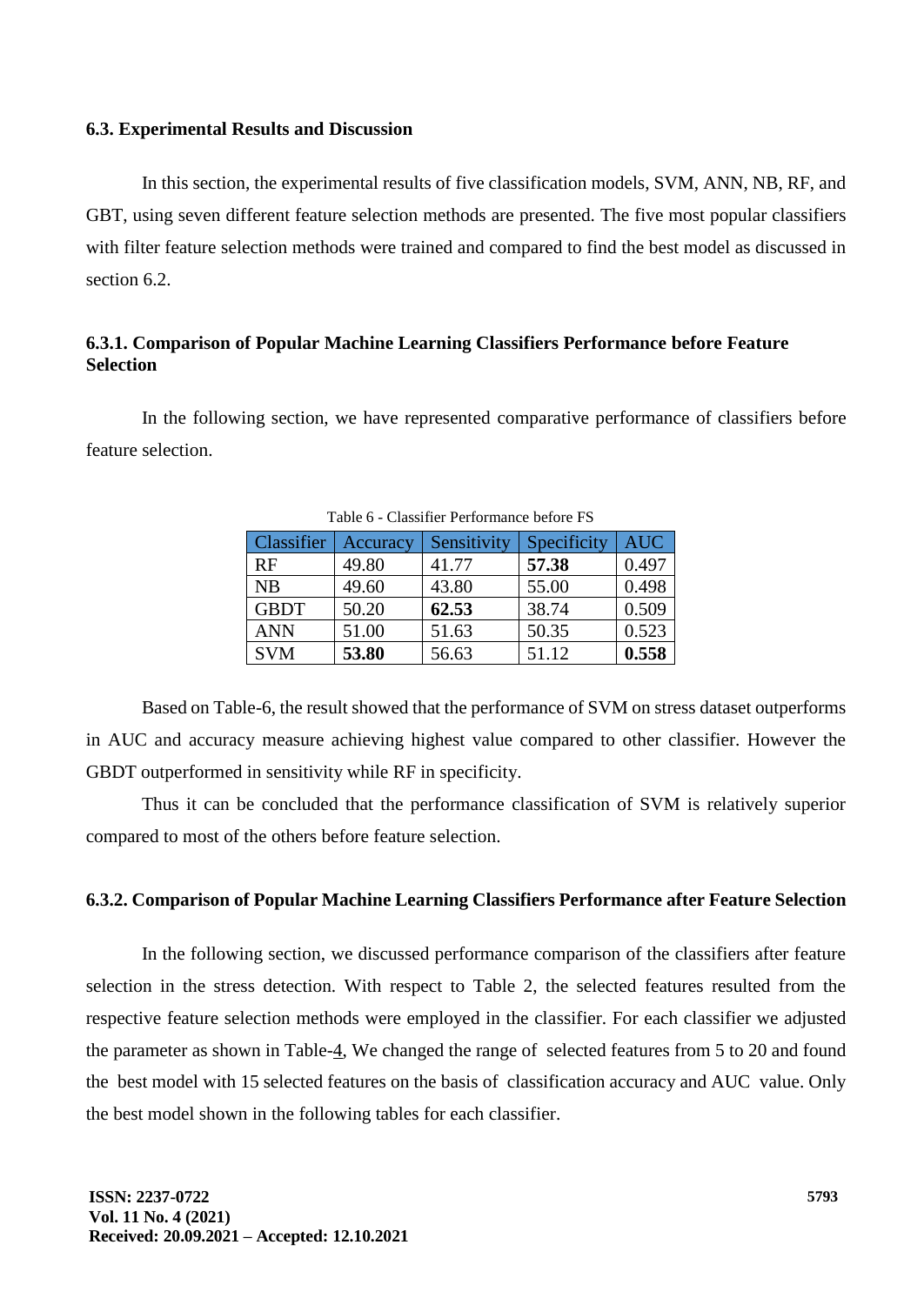| <b>Classifier</b> | Accuracy | Sensitivity | Specificity | <b>AUC</b> |
|-------------------|----------|-------------|-------------|------------|
| <b>RF</b>         | 55.80    | 52.56       | 58.91       | 0.571      |
| <b>NB</b>         | 56.00    | 53.70       | 58.12       | 0.576      |
| <b>GBDT</b>       | 53.60    | 83.48       | 25.58       | 0.574      |
| <b>ANN</b>        | 54.20    | 54.74       | 53.91       | 0.546      |
| <b>SVM</b>        | 53.20    | 46.27       | 59.66       | 0.561      |

Table 7 - Comparison of Classifiers Performance after Applying Chi Square Feature Selection Method

When compared with the Table-5, among the classifiers, we can observe that the classification accuracies and AUC of all five classifiers were significantly improved by applying the chi square-based feature selection method. In terms of sensitivity and specificity, the results in Table-6 showed that most of the machine learning classifiers accomplished better performances after applying chi square based feature selection but the SVM showed a slight drop in the sensitivity while GBDT in specificity value after feature selection. Further, it is clear from Table-7 that the NB outperformed most other classifiers in terms of accuracy (56%) and AUC (0.576) used in this study. In terms of other measure, the GBDT achieved the highest sensitivity 83.40%. On the other hand, the SVM obtained the highest specificity value. The AUC is the trade of between the sensitivity and specificity values. The best AUC achieved by NB indicates that the NB correctly predicted both stress and no-stress employees for all working professionals compared to most of other classifiers used for stress detection modelling.

| Classifier  | Accuracy | Sensitivity | Specificity | <b>AUC</b> |
|-------------|----------|-------------|-------------|------------|
| <b>RF</b>   | 57.20    | 60.37       | 54.32       | 0.568      |
| <b>NB</b>   | 53.60    | 45.38       | 61.15       | 0.577      |
| <b>GBDT</b> | 52.40    | 70.23       | 35.74       | 0.520      |
| <b>ANN</b>  | 53.60    | 55.51       | 51.96       | 0.579      |
| <b>SVM</b>  | 53.80    | 45.54       | 61.63       | 0.560      |

Table 8 - Comparison of Classifiers Performance after Applying Information Gain Feature Selection Method

When compared the Table-8 with the Table- $6$  it can be observed that most of the classifiers showed the enhanced performance in terms of all measure after applying feature selection. It is clear from Table-8, RF outperformed most other classifiers in terms of accuracy with highest value 57.20%. While GBDT obtained highest sensitivity value, 70.23% and SVM achieved highest specificity value 61.63%. But ANN, on the other hand, outperformed most other classifiers in terms of AUC. This indicates that ANN can be able to correctly classify both stress and no-stress employee in comparison to most other classifiers.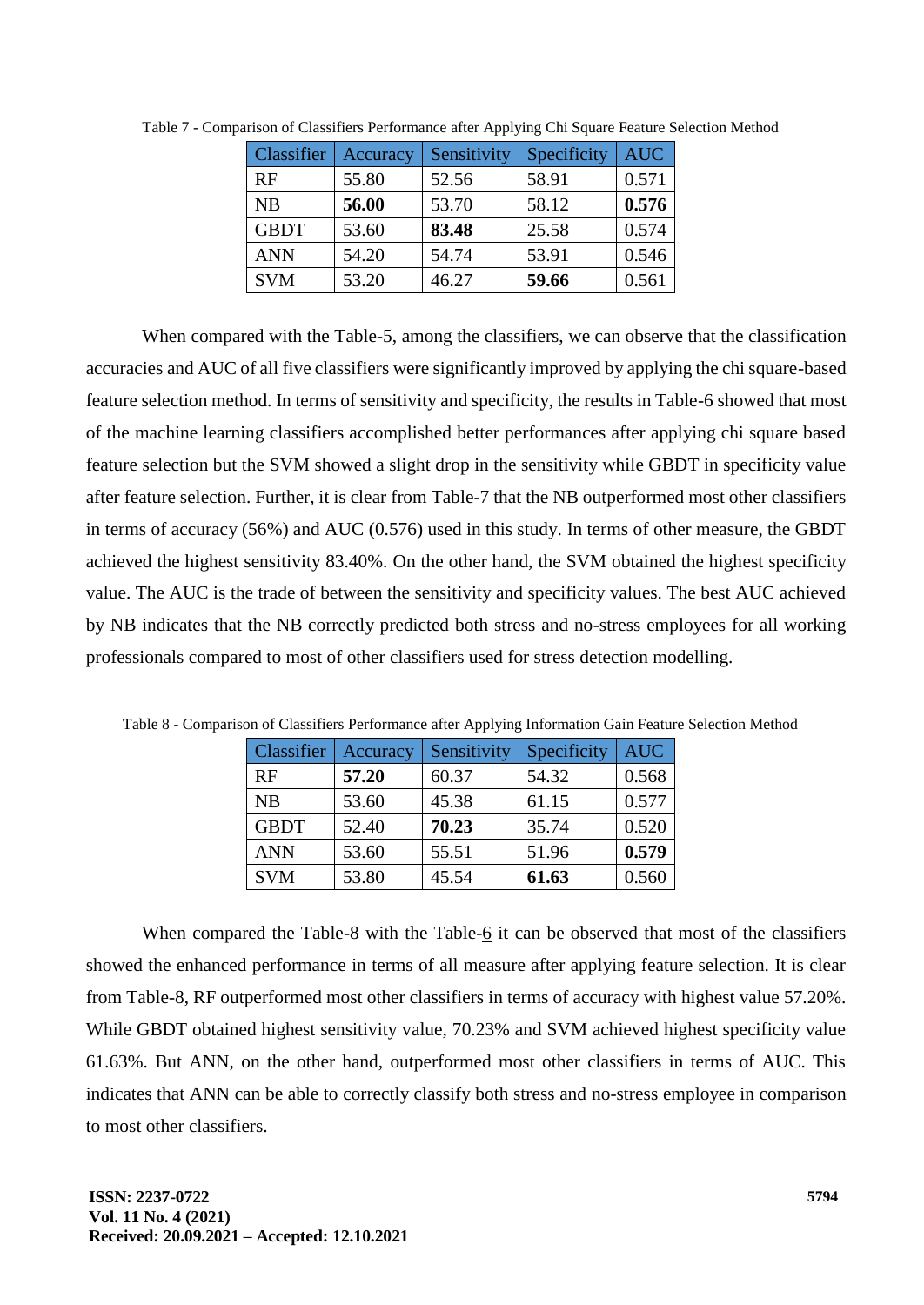| Classifier  | Accuracy | Sensitivity | Specificity | <b>AUC</b> |
|-------------|----------|-------------|-------------|------------|
| <b>RF</b>   | 50.20    | 48.57       | 51.48       | 0.534      |
| <b>NB</b>   | 52.20    | 44.97       | 58.91       | 0.567      |
| <b>GBDT</b> | 49.20    | 67.87       | 31.83       | 0.526      |
| <b>ANN</b>  | 52.20    | 48.75       | 55.42       | 0.520      |
| <b>SVM</b>  | 52.20    | 45.45       | 58.46       | 0.549      |

Table 9 - Comparison of Classifiers Performance after Applying IG Ratio FS Method

When compared the performance measure with Table-6, it is observed that RF, NB, and ANN showed overall enhanced performance after applying feature selection while GBDT and SVM showed a slight drop in accuracy value. Further, it is clear from Table-9 GBDT achieved the highest sensitivity, 67.87%, but NB outperformed most other classifiers in terms of accuracy 52.20%, specificity 58.91%, and AUC as 0.567. This indicates that NB could correctly classify both stress and no-stress employee compared to most other classifiers.

Table 10 - Comparison of Classifiers Performance after Applying Co-relation Feature Selection Method

| <b>Classifier</b> | Accuracy | Sensitivity | Specificity | <b>AUC</b> |
|-------------------|----------|-------------|-------------|------------|
| RF                | 55.60    | 49.67       | 61.26       | 0.571      |
| <b>NB</b>         | 54.80    | 52.56       | 57.12       | 0.603      |
| <b>GBDT</b>       | 51.00    | 68.58       | 34.49       | 0.544      |
| <b>ANN</b>        | 54.80    | 51.70       | 57.79       | 0.572      |
| <b>SVM</b>        | 58.23    | 56.65       | 62.05       | 0.604      |

When compared the performance measure with Table-6, it is observed that RF, SVM, and ANN showed overall enhanced performance after applying feature selection while GBDT showed a slight drop in the sensitivity. It is clear from Table-10; GBDT obtained the highest sensitivity, 68.58%. Further, the SVM outperformed most other classifiers in terms of accuracy, specificity, and AUC. This indicates that SVM correctly classified both stress and no-stress employee compared to most other classifiers.

Table 11 - Comparison of Classifiers Performance after Applying Relief Feature Selection Method

| Classifier  | Accuracy | Sensitivity | Specificity | <b>AUC</b> |
|-------------|----------|-------------|-------------|------------|
| RF          | 55.00    | 50.90       | 58.92       | 0.512      |
| NB          | 50.60    | 47.76       | 53.14       | 0.529      |
| <b>GBDT</b> | 51.60    | 68.62       | 35.72       | 0.532      |
| <b>ANN</b>  | 55.00    | 52.12       | 57.72       | 0.567      |
| <b>SVM</b>  | 49.40    | 40.93       | 57.40       | 0.525      |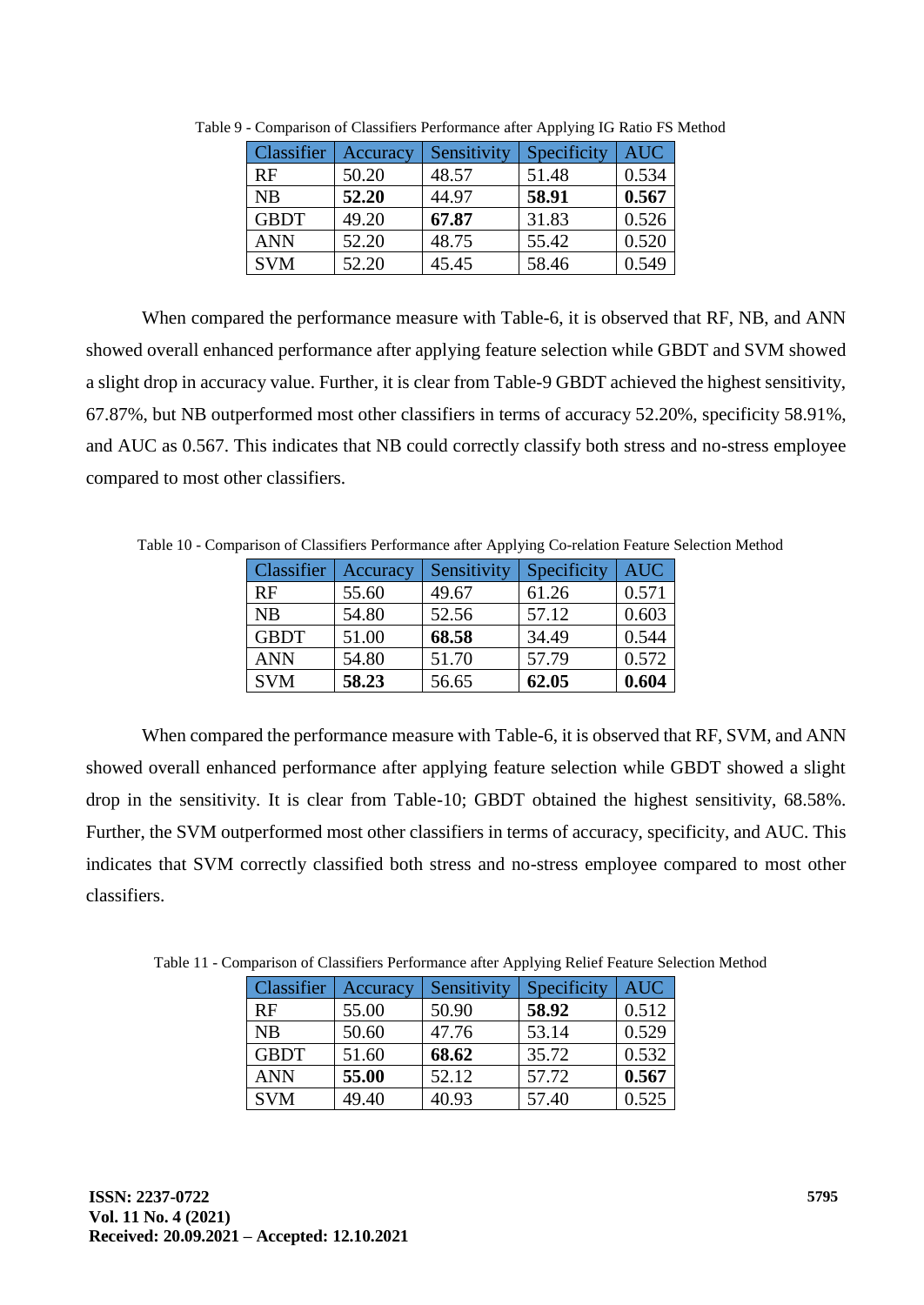When compared the performance measure of Table-11 with Table-6, it is observed that except SVM, all four classifiers showed enhanced performance in terms of accuracy, sensitivity, and AUC after applying feature selection, while SVM showed a slight drop in accuracy and sensitivity. It is clear from Table-11; in terms of sensitivity, GBDT achieved the highest value of 68.62%, while RF achieved the highest specificity value of 58.92%. On the other hand, ANN outperformed most other classifiers in terms of accuracy and AUC. This indicates that ANN could correctly classify both stress and no-stress employee compared to most other classifiers. After making the comparison of Table-12 with Table-6, it is observed that RF, NB, GBDT, and ANN showed overall enhanced performance in all the measures while SVM showed a little drop in accuracy and sensitivity while GBDT in specificity value after applying feature selection. It is evident from Table-12 that NB achieved highest accuracy and AUC while RF achieved highest specificity. NB outperformed most other classifiers in terms of accuracy and AUC. This indicates that NB was able to correctly classify both stress and no-stress employee compared to most other classifiers.

Table 12 - Comparison of Classifiers Performance after Applying Gini Index Feature Selection Method

| Classifier  | Accuracy | Sensitivity | Specificity | <b>AUC</b> |
|-------------|----------|-------------|-------------|------------|
| RF          | 50.60    | 46.63       | 58.92       | 0.511      |
| <b>NB</b>   | 53.20    | 47.50       | 58.52       | 0.592      |
| <b>GBDT</b> | 52.40    | 67.72       | 37.89       | 0.538      |
| <b>ANN</b>  | 52.60    | 53.40       | 52.05       | 0.549      |
| <b>SVM</b>  | 53.20    | 47.95       | 58.17       | 0.554      |

| Classifier  | Accuracy | Sensitivity | Specificity | <b>AUC</b> |
|-------------|----------|-------------|-------------|------------|
| RF          | 50.40    | 44.23       | 56.25       | 0.499      |
| NB          | 49.60    | 49.62       | 49.72       | 0.481      |
| <b>GBDT</b> | 48.40    | 64.35       | 33.32       | 0.498      |
| <b>ANN</b>  | 53.20    | 55.10       | 51.63       | 0.540      |
| <b>SVM</b>  | 51.60    | 44.58       | 58.21       | 0.510      |

Table 13 - Comparison of Classifiers Performance after Applying PCA Feature Selection Method

The performance comparison of Table-6 with Table-13 revealed that most of the classifiers showed overall poor performance after applying feature selection. However, it is clear from Table-13 that SVM achieved the highest specificity, 58.21%, while GBDT achieved the highest sensitivity, 64.35%. However, the ANN outperformed most other classifiers in terms of accuracy and AUC. This indicates that ANN was able to correctly classify both stress and no-stress employee compared to most other classifiers.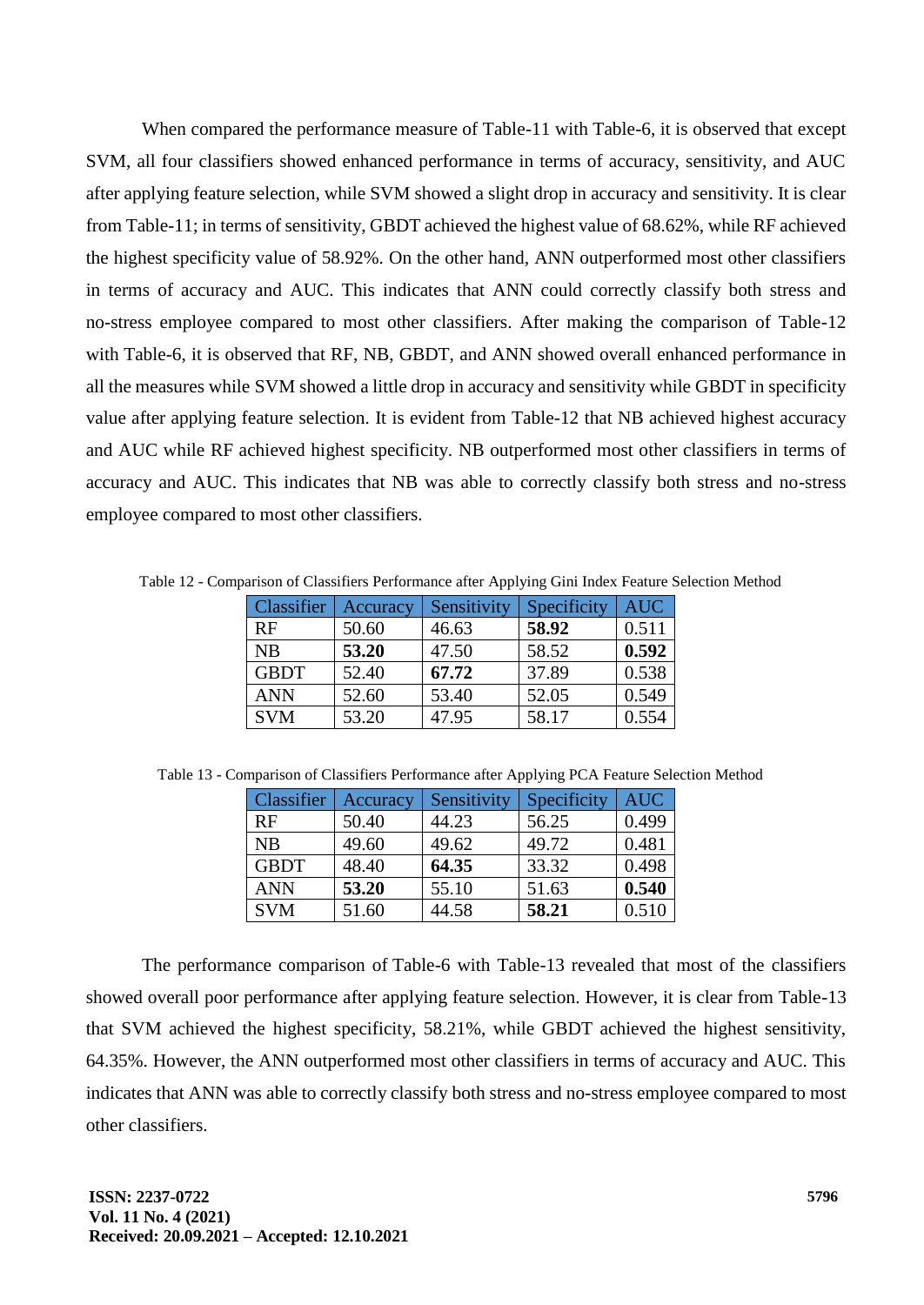#### **7. Overall Comparison and Discussion**

In this section, the overall comparison of accuracy, sensitivity, specificity, and AUC after applying feature selection is presented and discussed.



Fig. 2 - Comparison of Accuracy of Classifiers after Applying Feature Selection

It is clear from Fig.2 that SVM with Co-relation based feature selection achieved the best accuracy value. This indicates that the co-relation feature selection method contributed to enhancing the performance in terms of the classification accuracy in detecting the stress and no-stress.

In particular, it is evident from Fig.2 that SVM with correlation methods achieved the best classification accuracy, 58.23%, while GBDT with PCA method attained the weakest classification accuracy, 48.40%, among other learning classifiers.



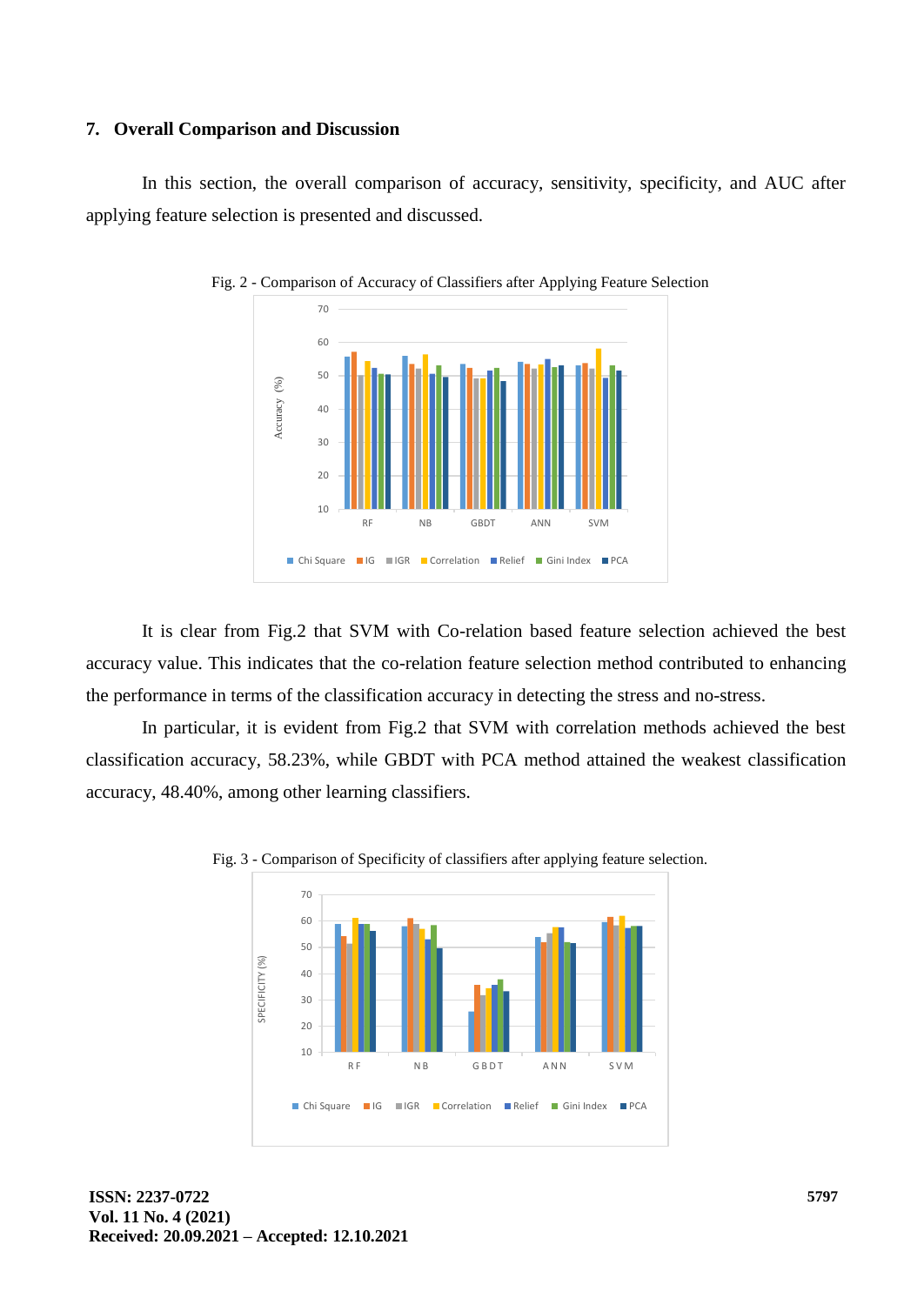This figure demonstrates that the SVM with co-relation based feature selection method achieved the highest specificity, 62.05%, while GBDT with Chi-Square feature selection achieved the weakest specificity, 25.58%. It is clear from Fig.3 that co-relation based feature selection contributed to enhance the performance of SVM in terms of specificity.



Fig. 4 - Comparison of Sensitivity of Classifiers after Applying Feature Selection

It is evident from Fig.4 that GBDT with Chi Square-based feature selection achieved the highest sensitivity, 83.48%. In contrast, SVM with relief-based feature selection showed the least sensitivity, 40.93%, compared to most other classifiers. This indicates that Chi square FS method contributed to enhance performance measure of GBDT in terms of sensitivity.



Fig. 5 - Comparison of AUC of Classifiers after Applying Feature Selection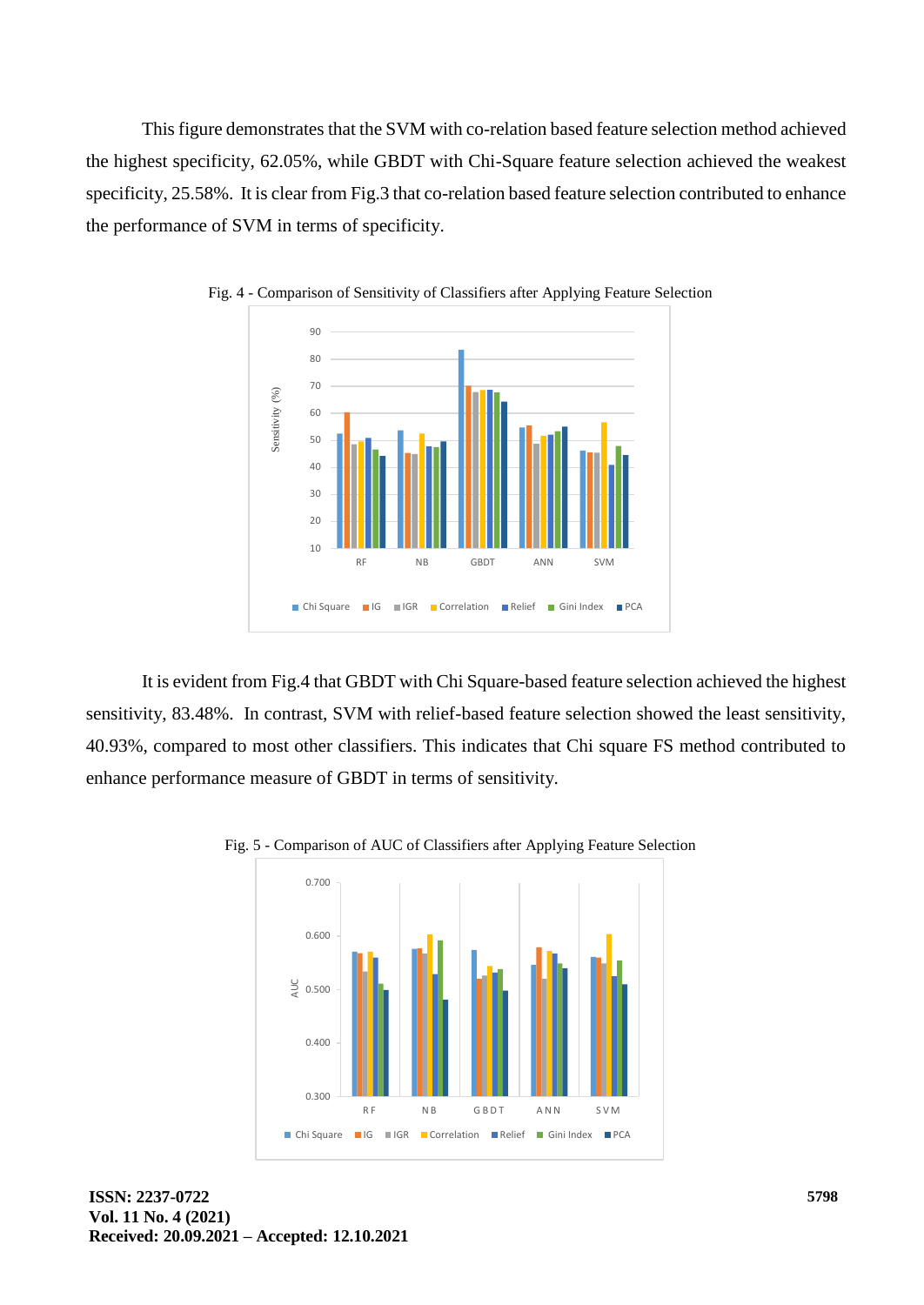It is evident that SVM achieved the best AUC value of 0.604 with co-relation feature selection while NB obtained the least AUC value of 0.481 with the PCA feature selection method. This indicates that co-relation contributed to enhance the AUC value.

Further, for the SVM classifier with co-relation feature selection AUC achievement, the selected features rank and features are shown in Table-2 and Table-3, respectively. This implies that the features chosen by co-relation are more helpful in constructing an accurate model, which can provide a reasonable basis for further screening of stress and no-stress personal in the LIC and ICICI insurance sectors.

AUC is a trade-off between sensitivity and specificity. The best stress detection system must have balanced performance between sensitivity and specificity.

The highest accuracy, specificity, and AUC were accomplished by SVM with co-relation, but the sensitivity is relatively low (Table-10). However, it is observed sensitivity, and specificity value somewhat showed a balanced performance. Because of this, SVM produced balanced detection between stress and no-stress employee.

The main goal of feature selection is to find the best minimal feature subsets to distinguish the stress and no-stress employee. The results reported in Fig.5 showed SVM model with co-relation feature selection achieved this goal.

### **8. Conclusion and Future Work**

In this work, a filter based feature selection methods have been applied to find potential attributes for identifying stress and no-stress personal from the LIC and ICICI insurance domain. Then, the best features have been utilized to train the most popular machine learning techniques in order to identifying stress and no-stress.

The SVM machine learning classifiers considering correlation-based feature selection using 15 attributes outperformed the performances of other classifiers with applying other feature selection. Thus, we can conclude that correlation feature selection with SVM is a suitable technique for classifying stress and non-stress personal and will provide an appropriate mechanism for identifying stressed employees.

In future work, we will apply other feature selection techniques like wrapper method, evolutionary method and hybrid feature selection to enhance accuracy.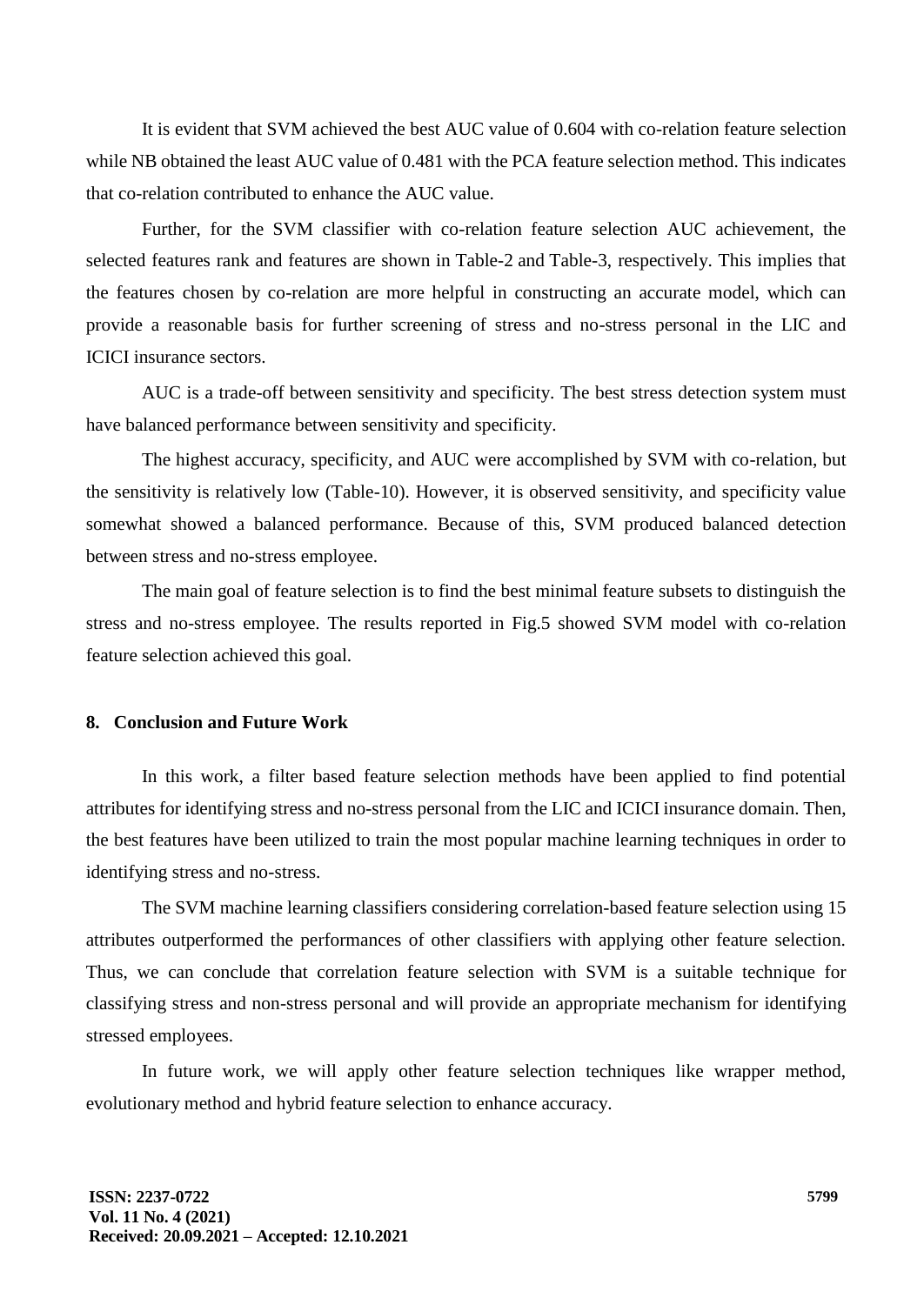# **References**

*Office for National Statistics, Social and Vital Statistics Division and Northern Ireland Statistics and Research Agency.* Central Survey Unit, Labour Force Survey 19752010. Colchester, Essex: UK Data Archive, 2010.

S.L. Sauter, L.R. Murphy, J.J. Hurrell, Prevention of work-related psychological disorders: a national strategy proposed by the National Institute for Occupational Safety and Health (NIOSH), *Am. Psychol. 45*(10), 1990, 1146.

G. Nema, Y.M. Dhanashree Nagar, A study on the causes of work related stress among the college teachers, *Pac. Bus. Rev. Int.,* 2010, 1–7.

Virtanen, M., Kurvinen, T., Terho, K., Oksanen, T., Peltonen, R., Vahtera, J., Routamaa, M., Elovainio, M., Kivimaki, M., 2009. Work hours, work stress, and collaboration among ward staff in relation to risk of hospital-associated infection among patients. *Med. Care* 47 (3), 310–318.

Sun, X., Liu, Y., Xu, M., et al.: 'Feature selection using dynamic weights for classification', *Knowl.- Based Syst.,* 2013, 37, pp. 541–549

O.B. Krishna, J. Maiti, P.K. Ray, B. Samanta, S. Mandal, and S. Sarkar, "Measurement And Modeling of Job Stress of Electric Overhead *Traveling Crane Operators*," *Saf. Health Work*, Vol. 6, Issue. 4, pp. 279–288, 2015.

Arezou Khaleghi, Maryam Omidi Najafabadi, Frahad Lashgarara, "Effective Factors on Job Stress from Experts' Perception; a Case Study in Iranian Agriculture Engineering Organization", International *Journal of Review in Life Sciences,* Vol. 5, Issue 1, pp. 94-99, 2015.

M. Lotfizadeh, B. Moazen, E. Habibi, and N. Hassim, "*Occupational Stress among Male Employees of Esfahan Steel Company, Iran: Prevalence and Associated Factors*," *Int. J. Prev. Med.*, 4(7), 803-808, 2013.

G.S. Armstrong and M.L. Griffin, "*Does The Job Matter? Comparing Correlates of Stress among Treatment and Correctional Staff in Prisons,*" *J. Crim. Justice*, Vol. 32, Issue. 6, pp. 577–592, 2004.

A. De Santos Sierra, C. Sánchez Ávila, J. Guerra Casanova, and G. Bailador Del Pozo, "*A Stress-Detection System Based On Physiological Signals and Fuzzy Logic*," *IEEE Trans.*, 58(10), 4857-4865, 2011.

Y. Deng, Z. Wu, C. H. Chu, and T. Yang, "Evaluating Feature Selection for Stress Identification," *IEEE Conf.,* 584–591, 2012

Y. Lee and S. Shin, "Job Stress Evaluation Using Response Surface Data Mining," *Int. J. Ind. Ergon.*, Vol. 40, Issue. 4, pp. 379–385, 2010

N. Sharma and T. Gedeon, "*For Stress Recognition in Reading*," pp. 117–128, 2013

B. Alić, D. Sejdinović, L. Gurbeta, and A. Badnjevic, "Classification of Stress Recognition Using Artificial Neural Network," *Conf. Embed. Comput.*, 297–300, 2016.

S.G. Herrero, M.A.M. Saldana, J. G. Rodriguez, and D.O. Ritzel, "Influence of Task Demands on Occupational Stress: Gender Differences," *J. Safety Res.*, Vol. 43, Issue. 5, pp. 365–374, 2012

A. De Santos Sierra, C. Sánchez Ávila, J. Guerra Casanova, and G. Bailador Del Pozo, "A Stress-Detection System Based on Physiological Signals and Fuzzy Logic," *IEEE Trans. Ind. Electron.,* 58(10), 4857–4865, 2011